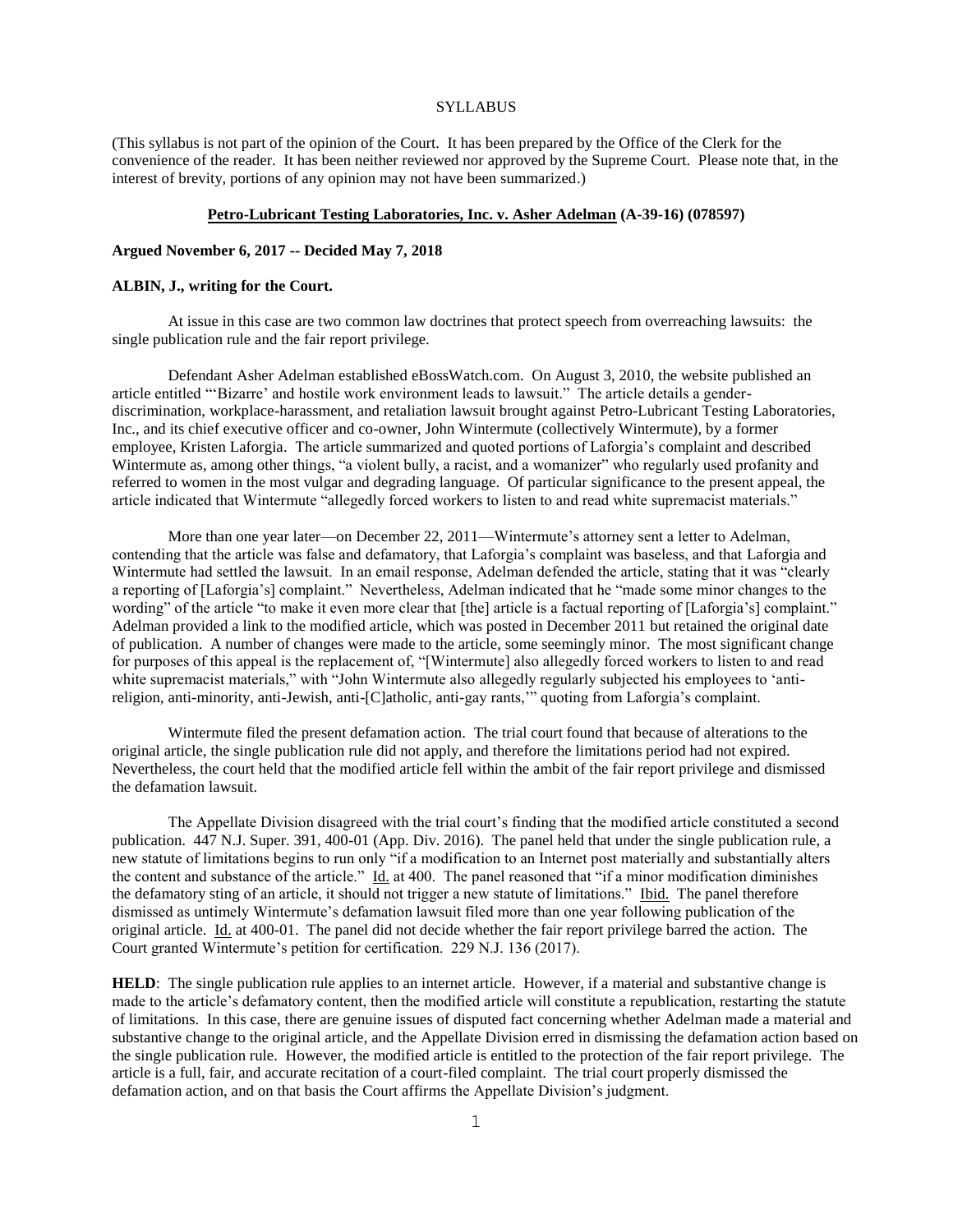1. A defamation action must be filed within one year of the publication of an actionable writing or utterance. N.J.S.A. 2A:14-3. Generally, every repetition of a defamatory writing gives rise to a separate cause of action under the multiple publication rule. To mitigate the harshness and unfairness of the inflexible application of the multiple publication rule, courts developed the "single publication rule." Churchill v. State, 378 N.J. Super. 471, 479-80 (App. Div. 2005). Under the single publication rule, a speech or a single radio or television broadcast delivered to an audience of thousands of people or the issuance of the first edition of a newspaper or book gives rise to only one cause of action. The rule ensures that a defamation action is brought within one year of an initial defamatory publication. The single publication rule, however, has limits. The reprinting of an article in the next issue of a magazine or the delivery of the second edition of a book is deemed a republication—a second publication—giving rise to a new cause of action and the running of a new statute of limitations. Moreover, an article or book that is substantially modified from its initial release to its later issuance is also classified as a republication. (pp. 12-15)

2. Whether in print or electronic media, republication triggers the start of a new statute of limitations. What constitutes republication in a website setting is the issue. In Churchill, the Appellate Division held that no principled reason justified "treating the Internet differently than other forms of mass media." 378 N.J. Super. at 483. The Court agrees that the beneficent purpose of the single publication rule applies as strongly to the internet as it does to traditional media. Courts in other jurisdictions have adopted legal constructs for determining when the defamatory content or substance of an internet article is sufficiently altered to constitute a republication. The Court distills the following principle from the relevant cases: a republication occurs to an online publication if an author makes a material and substantive change to the original defamatory article. A material change is one that relates to the defamatory content of the article at issue. A substantive change is one that alters the meaning of the original defamatory article or is essentially a new defamatory statement incorporated into the original article. (pp. 15-22)

3. The Appellate Division erred in granting summary judgment on statute of limitations grounds because a genuine issue of fact was in dispute concerning whether a republication occurred. It is one thing to write that Wintermute "forced workers to listen and read white supremacist materials" and another to write that he "regularly subjected his employees" to rants against people of the Jewish and Catholic faiths, minorities, and gay people. White supremacists do not necessarily have a monolithic and uniform belief structure. Reasonable people may disagree about the scope of a white supremacist's belief system; reasonable people will not disagree about the meaning of anti-Semitic, anti-Catholic, and anti-gay rants. The change to the article was material—relating to the article's defamatory content. At the very least, genuine issues of fact are in dispute about whether the modification to the original article was substantive—that is, whether it injected a wholly new defamatory statement into the article. The Court rejects the suggestion that Adelman's purported intention to lessen the defamatory sting of the modified article somehow alters the assessment of whether the new defamatory material constitutes a republication and does not agree that the new defamatory material resulted in a "softening" of the original article. (pp. 22-26)

4. The conclusion that Adelman is not entitled to summary judgment under the single publication rule does not mean he exposed himself to additional liability by modifying the article. The fair report privilege extends to a full, fair, and accurate report regarding a public document that marks the commencement of a judicial proceeding, including a civil complaint, regardless of the truth or falsity of the initial allegations and defenses because citizens have a right to know what has been filed in court and how the judicial system responds to it. Any reasonable person reading the modified article would understand that it was reporting on facts alleged in a civil complaint. The modified article is a full, fair, and accurate account of a court-filed complaint alleging gender discrimination, workplace harassment, and retaliation and is protected by the fair report privilege. (pp. 26-30)

The judgment of the Appellate Division is **AFFIRMED as MODIFIED**.

**JUSTICE SOLOMON, CONCURRING**, expresses the view that the newest version of Adelman's blog post did not constitute a republication as a matter of law and that plaintiffs' claim is thus barred by the one-year statute of limitations for defamation claims. According to Justice Solomon, the majority's determination that "white supremacist materials" are distinct from materials that are "anti-religion, anti-minority, anti-Jewish, anti-[C]atholic, anti-gay" is contrary to common parlance, and any changes to the article were not substantive.

**JUSTICES LaVECCHIA, PATTERSON, and FERNANDEZ-VINA join in JUSTICE ALBIN's opinion. JUSTICE SOLOMON filed a concurring opinion, in which CHIEF JUSTICE RABNER and JUSTICE TIMPONE join.**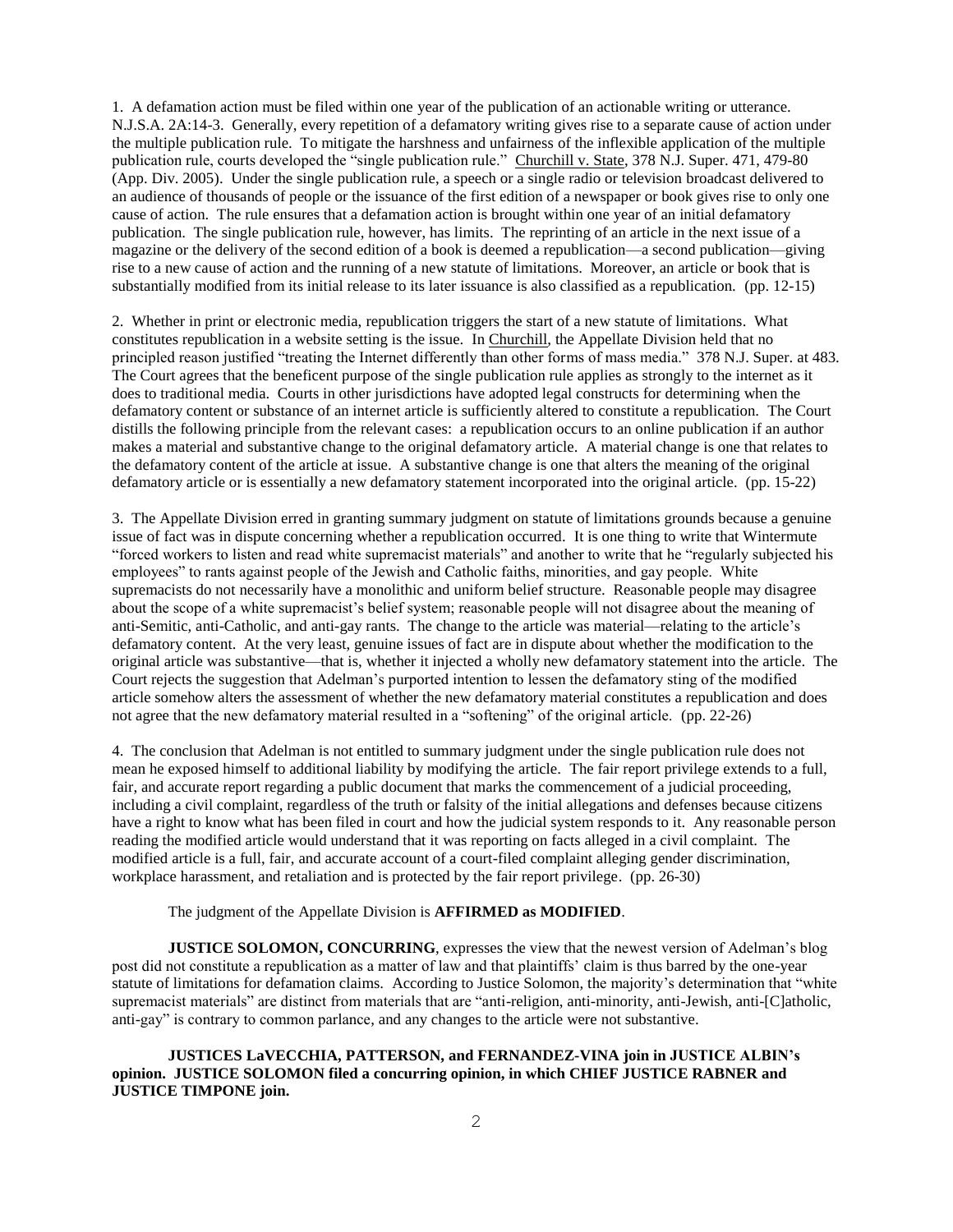SUPREME COURT OF NEW JERSEY A-39 September Term 2016 078597

PETRO-LUBRICANT TESTING LABORATORIES, INC., and JOHN WINTERMUTE,

Plaintiffs-Appellants,

v.

ASHER ADELMAN, d/b/a/ eBossWatch.com,

Defendant-Respondent.

Argued November 6, 2017 – Decided May 7, 2018

On certification to the Superior Court, Appellate Division, whose opinion is reported at 447 N.J. Super. 391 (App. Div. 2016).

James T. Prusinowski argued the cause for appellants (Trimboli & Prusinowski, attorneys; James T. Prusinowski, and Mark G. Clark, of the Michigan bar, admitted pro hac vice, of counsel and on the briefs, and Stephen E. Trimboli, on the briefs).

Garen Meguerian argued the cause for respondent (Garen Meguerian, on the brief).

Eugene Volokh (First Amendment Clinic) of the California bar, admitted pro hac vice, argued the cause for amicus curiae Reporters Committee for Freedom of the Press (Hartman & Winnicki; and the First Amendment Clinic, attorneys; Daniel L. Schmutter and Eugene Volokh, on the brief).

CJ Griffin argued the cause for amicus curiae American Civil Liberties Union of New Jersey (Pashman Stein Walder Hayden, and the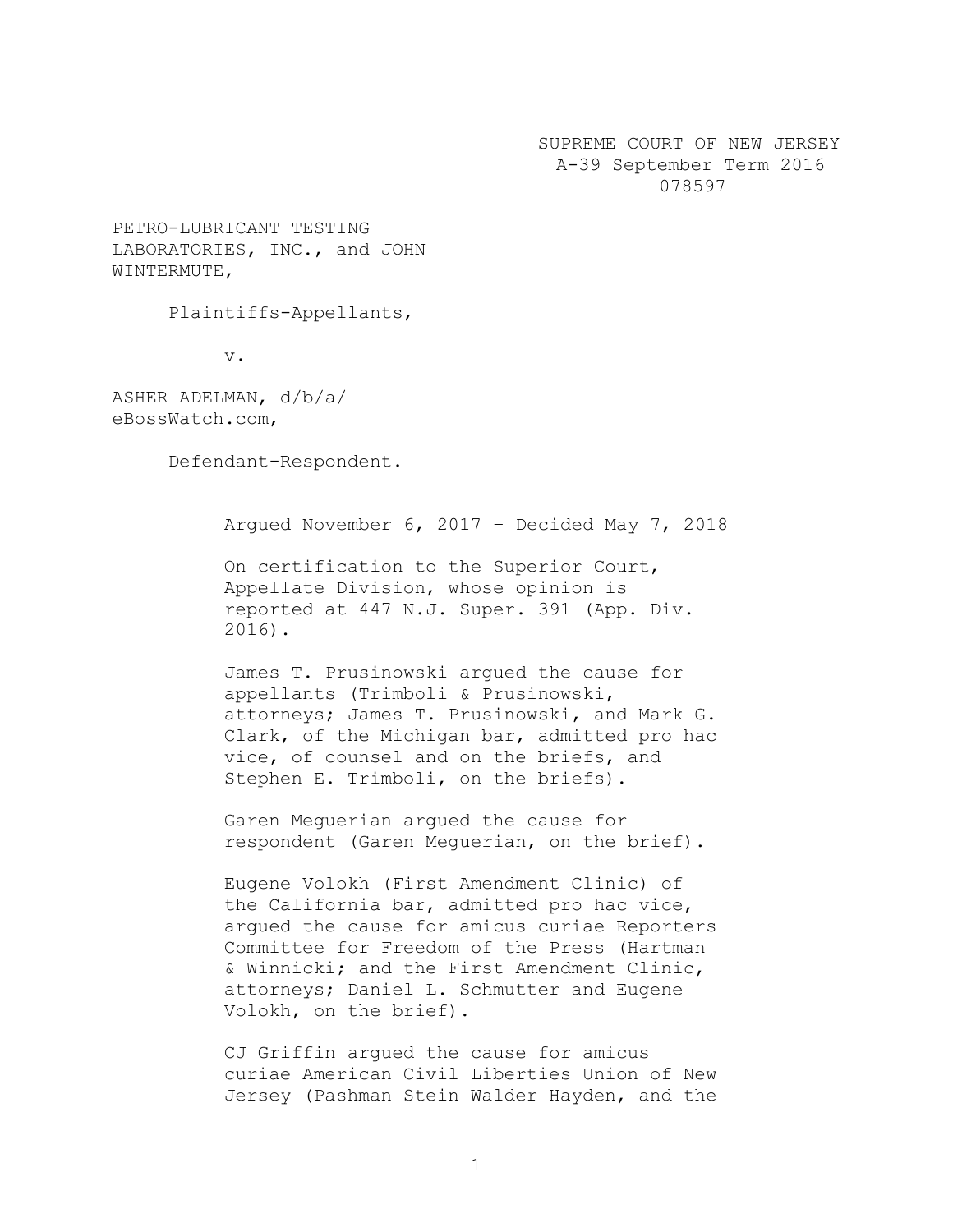American Civil Liberties Union of New Jersey Foundation, attorneys; CJ Griffin, on the brief, and Edward L. Barocas, Jeanne M. LoCicero, Alexander R. Shalom, of counsel and on the brief).

Thomas J. Cafferty argued the cause for amicus curiae New Jersey Press Association (Gibbons, attorneys; Thomas J. Cafferty, of counsel and on the brief, and Nomi I. Lowy and Lauren James-Weir, on the brief).

JUSTICE ALBIN delivered the opinion of the Court.

Defamation law balances two competing interests -- an individual's right to protect his reputation from unjustified and false aspersions and our citizens' right to free expression and robust debate in our democratic society. Because an informed public is a prerequisite to a functioning democracy, our common law provides special safeguards to protect speech from unwarranted attacks through the legal process. At issue in this case are two common law doctrines that protect speech from overreaching lawsuits: the single publication rule and the fair report privilege.

Generally, the single publication rule bars the resetting of the one-year statute of limitations governing a defamation action when multiple copies of a printed article are widely distributed and read. In this appeal, we must determine how the single publication rule applies to an article posted on a website and what changes to an article's content constitute a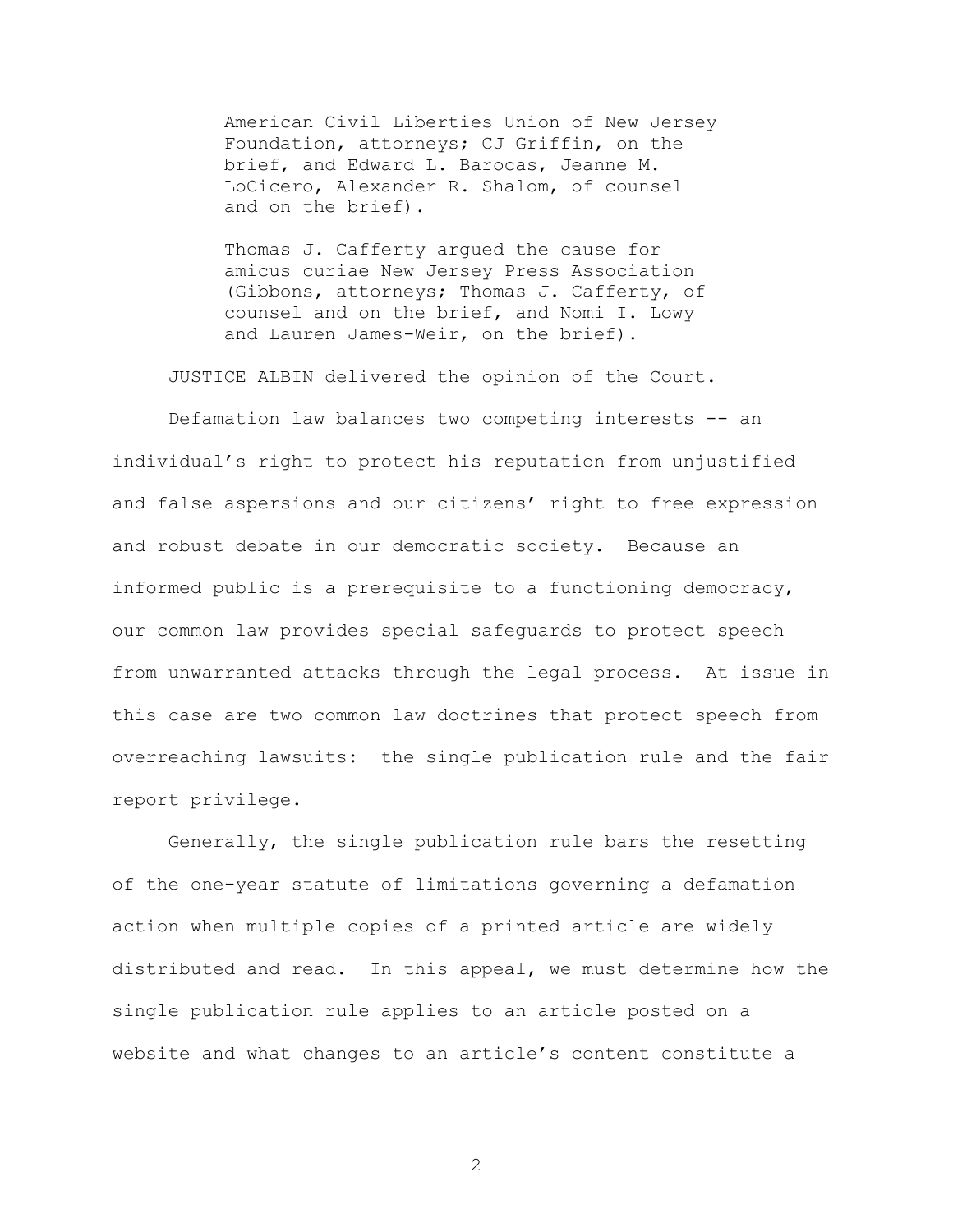republication that triggers the running of a new statute of limitations.

Plaintiffs Petro-Lubricant Testing Laboratories, Inc., and its chief executive officer and co-owner, John Wintermute (collectively Wintermute), filed an action against defendant Asher Adelman alleging defamation per se, defamation, false light publicity, and intentional infliction of emotional distress. Adelman ran a website named "eBossWatch.com" that published a list of "America's Worst Bosses." The website posted an article recounting allegations in a civil complaint that Wintermute engaged in highly offensive workplace conduct and ranked Wintermute thirty-ninth on the worst-bosses list. After Wintermute complained about the article, Adelman modified it but not to Wintermute's satisfaction. Wintermute's lawsuit was filed within one year of the modified article's publication but outside the limitations period for the original article.

The trial court denied Adelman's summary judgment motion on statute-of-limitations grounds, finding that the single publication rule did not apply because the changes made to the original article constituted a second publication. The defamation action therefore was not time-barred. Nevertheless, the court granted summary judgment in favor of Adelman based on the fair report privilege because the modified article was a full, fair, and accurate report of a lawsuit filed against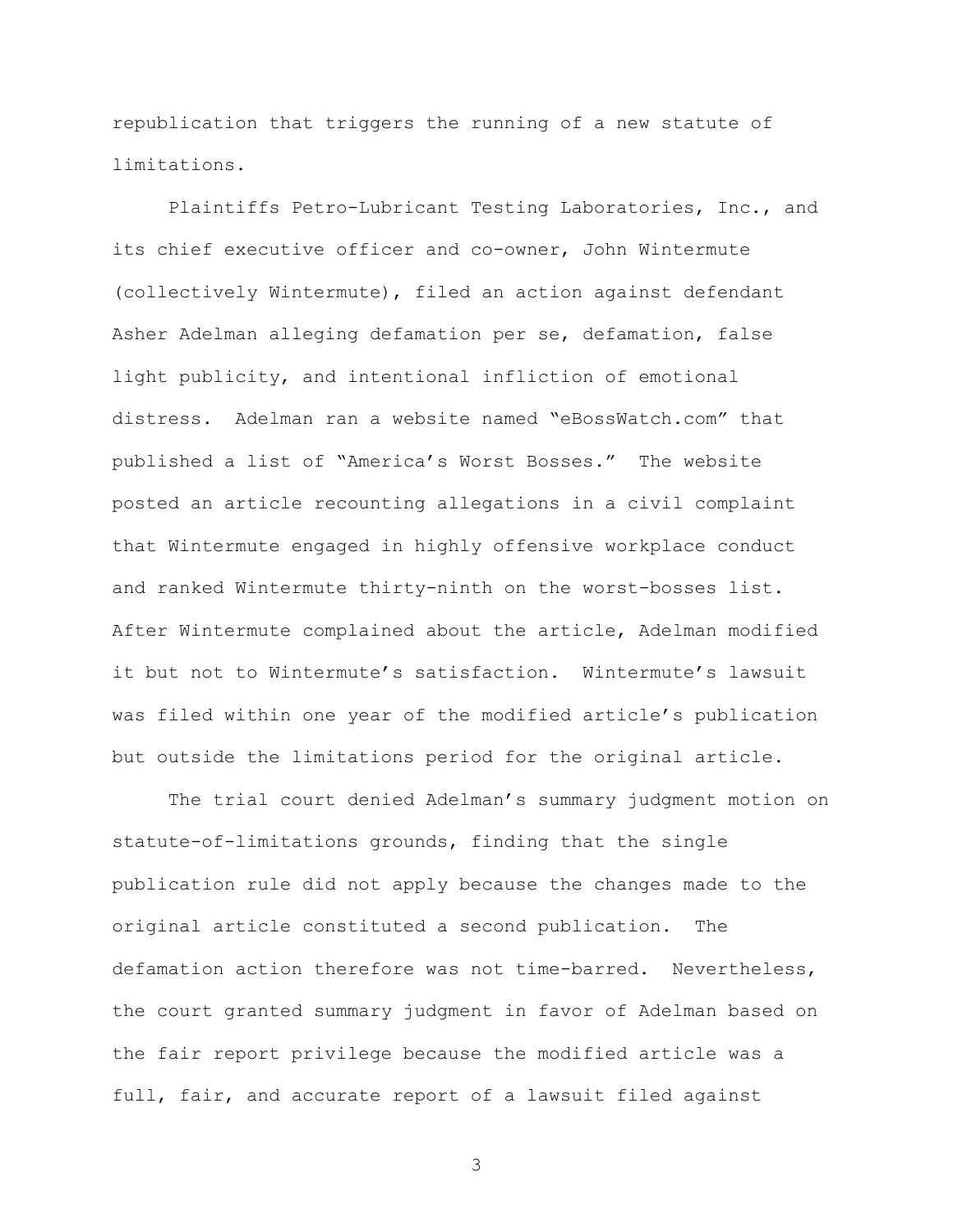Wintermute. On that basis, the defamation lawsuit was dismissed.

The Appellate Division disagreed with the trial court's single-publication-rule analysis, concluding that the minor modifications to the second article did not transform the article into a second publication. Accordingly, the Appellate Division determined that the statute of limitations began to run when the original article was published and dismissed Wintermute's action as untimely.

We now hold that the single publication rule applies to an internet article. However, if a material and substantive change is made to the article's defamatory content, then the modified article will constitute a republication, restarting the statute of limitations. In the record before us, there are genuine issues of disputed fact concerning whether Adelman made a material and substantive change to the original article. We therefore conclude that the Appellate Division erred in dismissing the defamation action based on the single publication rule at the summary judgment stage.

We concur, however, with the trial court that the modified article is entitled to the protection of the fair report privilege. The article is a full, fair, and accurate recitation of a court-filed complaint. The trial court properly dismissed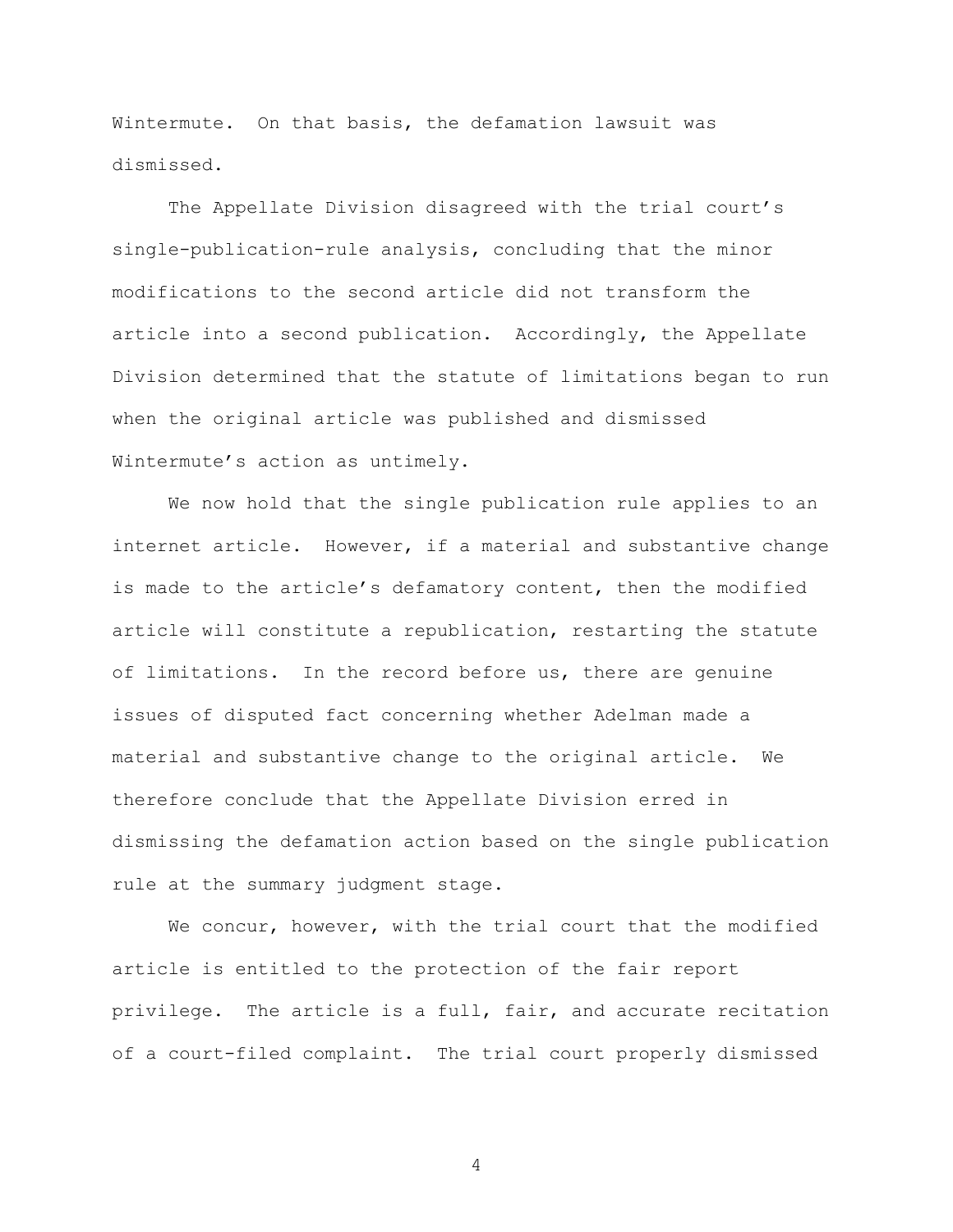the defamation action, and on that basis we affirm the Appellate Division's judgment.

I.

A.

In addressing this appeal, we rely on the facts adduced in the summary judgment record.

Adelman established eBossWatch.com to provide job seekers with information about the work environment in certain companies and organizations. The website publishes an annual "America's Worst Bosses" list -- a list compiled by "workplace experts" based on a methodology created by Adelman.

On August 3, 2010, the website published an article, drafted by an eBossWatch.com volunteer and edited by Adelman, entitled "'Bizarre' and hostile work environment leads to lawsuit." The article details a gender-discrimination, workplace-harassment, and retaliation lawsuit brought against Wintermute by a former employee, Kristin Laforgia. The 2010 edition of "America's Worst Bosses" -- published on December 15, 2010 -- ranked John Wintermute as number thirty-nine on the list of the one-hundred worst bosses. A hyperlink attached to Wintermute's name brought readers to the article.

The article summarized and quoted portions of Laforgia's eleven-page complaint. We recite only parts of the article here. The article described Wintermute as, among other things,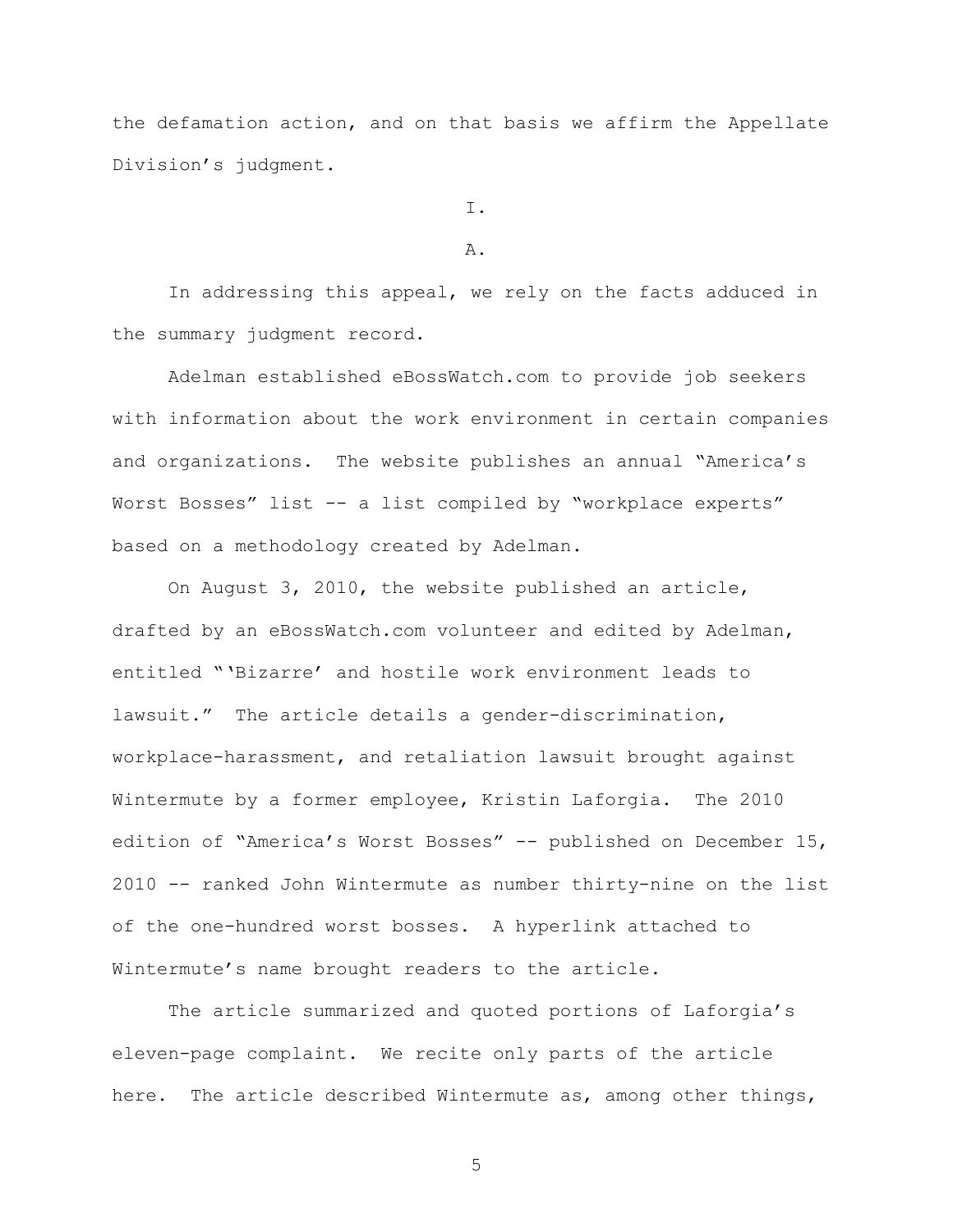"a violent bully, a racist, and a womanizer" who regularly used profanity and referred to women in the most vulgar and degrading language. The article also described Wintermute as having "an explosive temper when drunk," and stated that he "had or attempted to have affairs with several of Petro[-Lubricant]'s female employees" and "threatened to kill [one female employee] when she ended their relationship." Additionally, the article repeated Laforgia's allegation that she was fired because she refused to lie for the company when a retaliation lawsuit was brought by a former female employee. Of particular significance to the present appeal, the article indicated that Wintermute "allegedly forced workers to listen to and read white supremacist materials."

More than one year later  $--$  on December 22, 2011  $--$ Wintermute's attorney sent a letter to Adelman, contending that the article was false and defamatory, that Laforgia's complaint was baseless, and that Laforgia and Wintermute had settled the lawsuit. The letter demanded the removal of Wintermute's name from the worst-bosses list and the article from the website and threatened legal action if Adelman did not comply.

In an email response, Adelman defended the article, stating that it contained no factual misstatements and was "clearly a reporting of [Laforgia's] complaint." Adelman, moreover, asserted that ranking Wintermute on the list of the one-hundred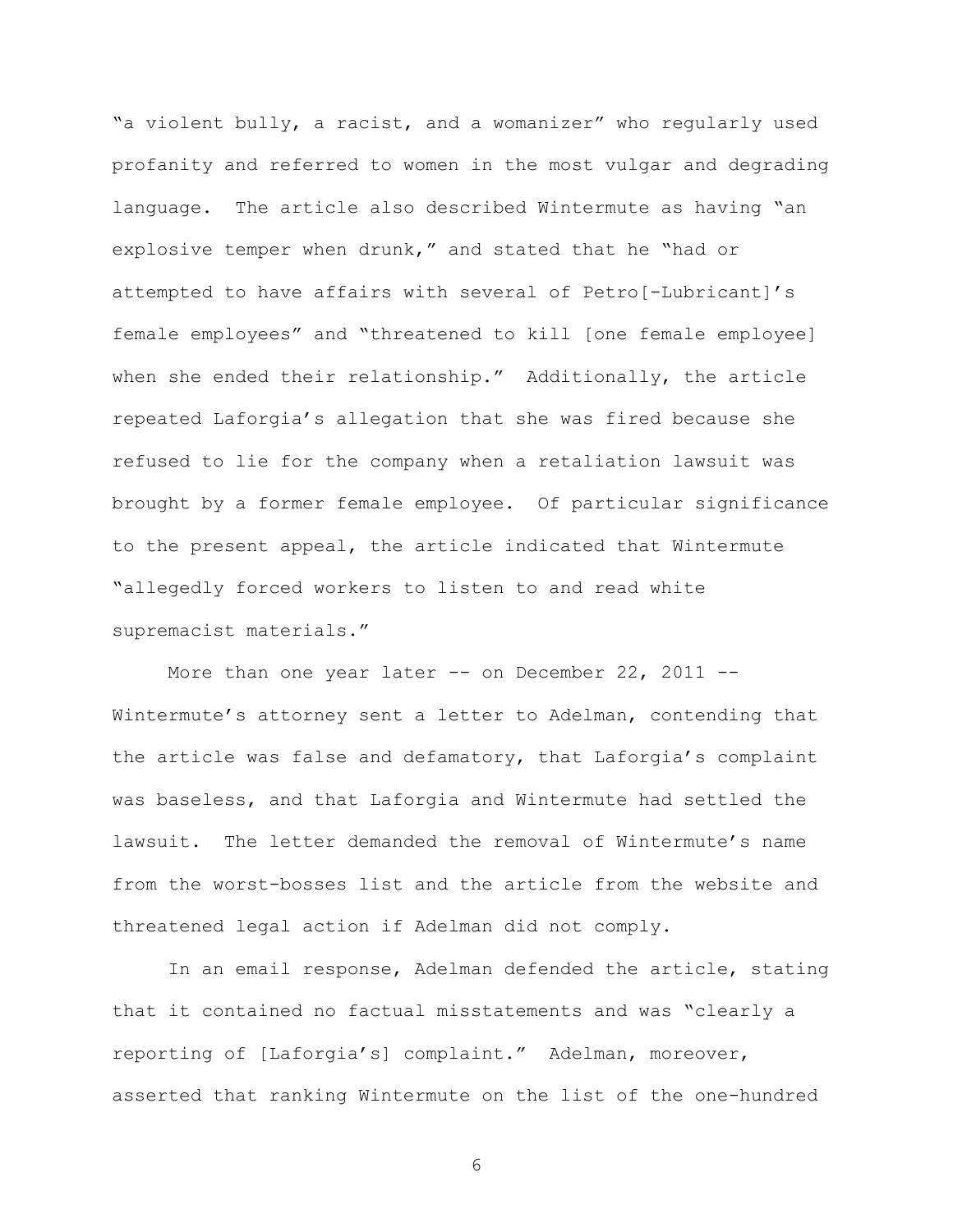worst bosses was clearly an expression of opinion protected by the First Amendment. Nevertheless, Adelman indicated that he "made some minor changes to the wording" of the article and its title "to make it even more clear that [the] article is a factual reporting of [Laforgia's] complaint."

Adelman provided a link to the modified article, entitled "Hostile Work Environment Lawsuit Filed Against Petro-Lubricant Testing Laboratories," which was posted in December 2011.1 The modified article retained the original date of the article's publication. A number of changes were made to the article, some seemingly minor. In addition to altering the article's title, Adelman removed a photograph of Petro-Lubricant's sign from the article and changed some wording in the body of the article. For example, while the original article stated that Laforgia claimed Wintermute is "a violent, raging drunk," the modified article stated that Laforgia claimed he is "a 'dangerous and violent alcoholic.'"

The most significant change for purposes of this appeal is the replacement of, "[Wintermute] also allegedly forced workers to listen to and read white supremacist materials," with "John Wintermute also allegedly regularly subjected his employees to

 $\overline{\phantom{a}}$ 

The exact date of the publication of the modified article is unknown but likely occurred on or about December 22, 2011.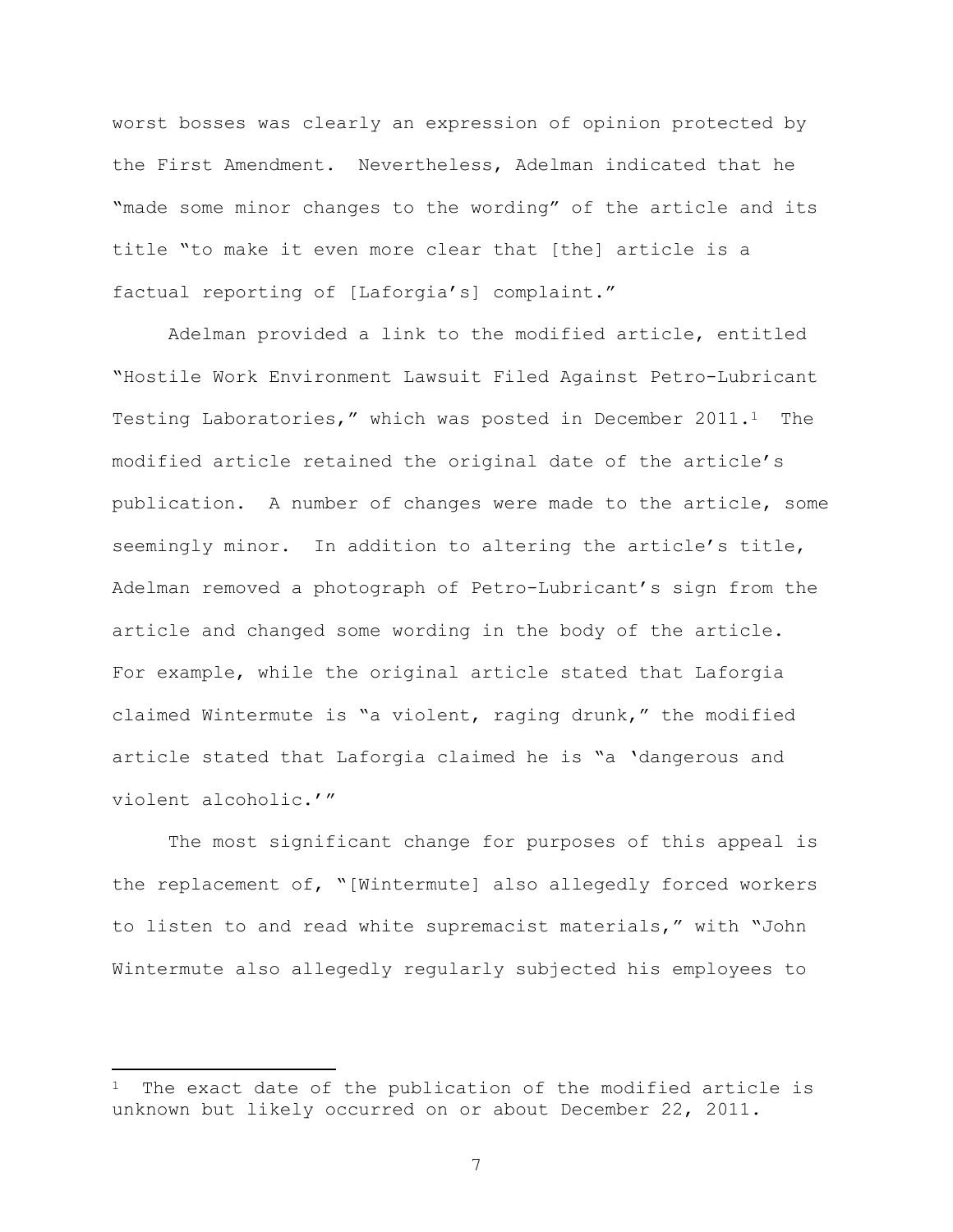'anti-religion, anti-minority, anti-Jewish, anti-[C]atholic, anti-gay rants,'" quoting from Laforgia's complaint.

Adelman continued to rank Wintermute as number thirty-nine on eBossWatch.com's worst-bosses list, and a hyperlink to his name connected readers to the modified article.

# B.

Unsatisfied with Adelman's response, plaintiffs filed the present defamation action. Adelman moved for summary judgment, contending that the statute of limitations and fair report privilege barred the lawsuit. Ultimately, the trial court concluded that the defamation claims relating to the publication of the original article and the worst-bosses list were timebarred. The court came to a different conclusion concerning the modified article. The court found that because of alterations to the original article, the single publication rule did not apply, and therefore the limitations period had not expired on the modified article. Nevertheless, in the end, the court held that the modified article fell within the ambit of the fair report privilege and dismissed the defamation lawsuit.<sup>2</sup>

## C.

The Appellate Division disagreed with the trial court's finding that the modified article constituted a second

 $\overline{\phantom{a}}$ 

 $2$  We do not recite those portions of the procedural history not germane to the appeal before us.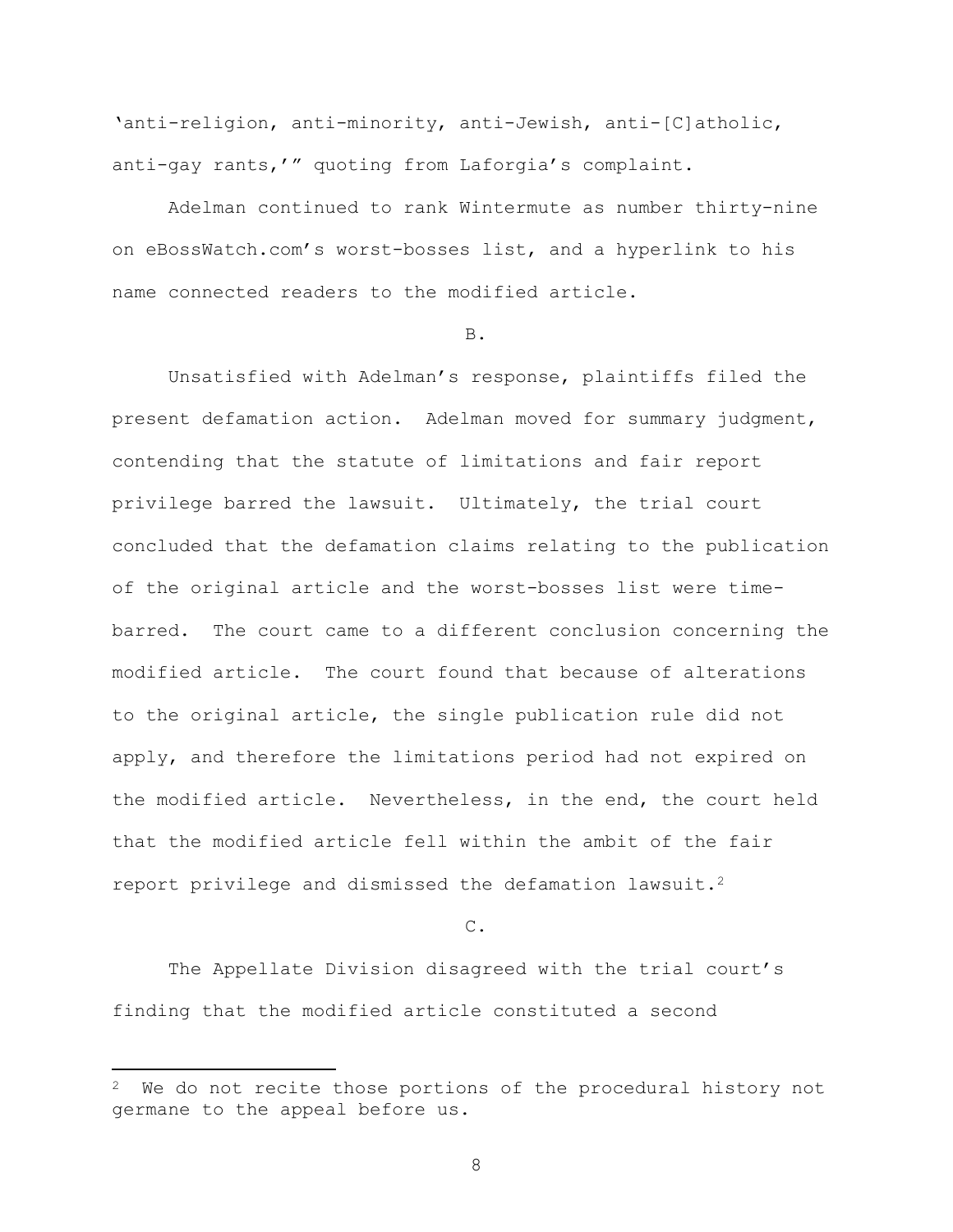publication. Petro-Lubricant Testing Labs., Inc. v. Adelman, 447 N.J. Super. 391, 400-01 (App. Div. 2016). The panel held that under the single publication rule, a new statute of limitations begins to run only "if a modification to an Internet post materially and substantially alters the content and substance of the article." Id. at 400. The panel determined that the modified article was "intended . . . to diminish the defamatory sting" of the original article after Adelman received the attorney's letter threatening a lawsuit. Ibid. It reasoned that "if a minor modification diminishes the defamatory sting of an article, it should not trigger a new statute of limitations." Ibid.

According to the panel, the only "substantive difference" between the original article -- "Wintermute requir[ed] his employees to listen to and read white supremacist materials" - and the modified article -- "Wintermute subjected his employees to 'anti-religion, anti-minority, anti-Jewish, anti-[C]atholic and anti-gay rants'" -- was "immaterial." Id. at 399-400. From the panel's perspective, "[t]he allegedly defamatory information is the same in both articles." Id. at 400. Because, in its view, the modified article did not represent a second publication, the single publication rule applied, and the oneyear statute of limitations commenced when the original article was published in August 2010. Ibid. The panel therefore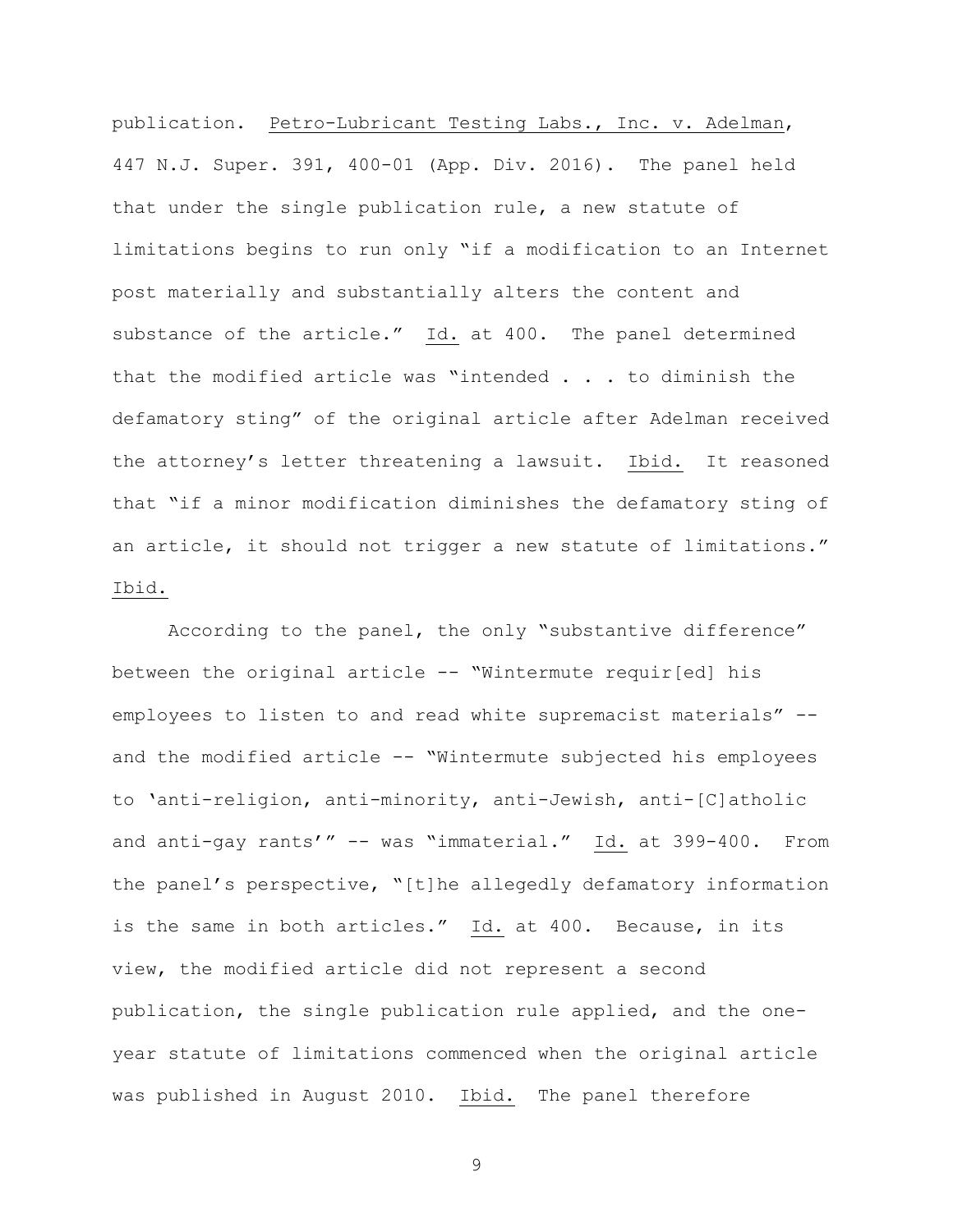dismissed as untimely Wintermute's defamation lawsuit filed in June 2012, more than one year following publication of the original article. Id. at 400-01.

The panel did not decide whether the fair report privilege barred the defamation action, as the trial court had concluded.

We granted Wintermute's petition for certification. 229 N.J. 136 (2017). We also granted the motions filed by the American Civil Liberties Union of New Jersey (ACLU-NJ), the New Jersey Press Association, and the Reporters Committee for Freedom of the Press to participate as amici curiae.

II.

## A.

Wintermute does not dispute that the single publication rule applies to internet postings. He urges this Court, however, to reject the Appellate Division's standard for determining when an internet article constitutes a republication triggering the running of a new statute of limitations. Wintermute argues that a republication occurs when modifications are made or material is added to a defamatory posting or when the modified posting is circulated to attract a new audience. He also contends that a modified article does not lose its status as a second publication merely because the author intends to soften the defamatory impact or make the article "less" defamatory. Wintermute concludes that the changes made to the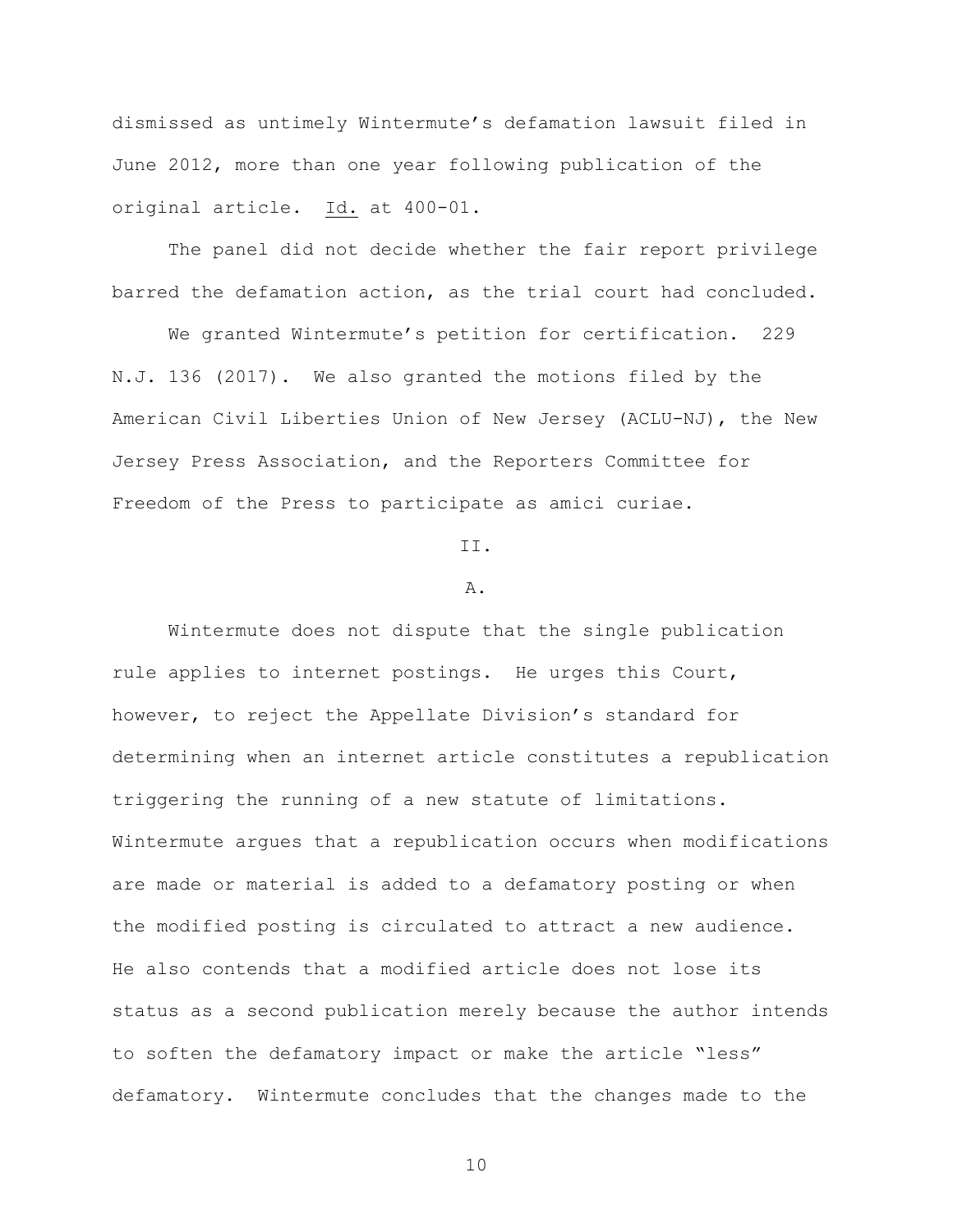article as a whole, whether judged by the Appellate Division's or his proposed standard, constituted a republication.<sup>3</sup>

B.

Adelman submits that the Appellate Division applied the correct standard in finding that, under the single publication rule, the minor modifications to the article did not transform it into a second publication restarting the statute of limitations. He therefore asserts that Wintermute's defamation action is time-barred.

Amici curiae ACLU-NJ, the New Jersey Press Association, and the Reporters Committee for Freedom of the Press maintain that a republication occurs only if the modifications to an internet article are material and substantial and the modified article is intended to reach a new audience. They note that if the modified article is qualitatively the same as the original article, then the single publication rule applies. Amici also assert that changes to an article that soften its defamatory content should not be the basis for restarting a limitations period because publishers should not be punished for taking remedial measures. The Press Association argues that the definition of material modifications to an article, for

 $\overline{\phantom{a}}$ 

 $3$  Although the Appellate Division's opinion does not address the fair report privilege, Wintermute argued before the panel that the privilege could not be invoked because Adelman failed to inform the reader that the Laforgia lawsuit had settled.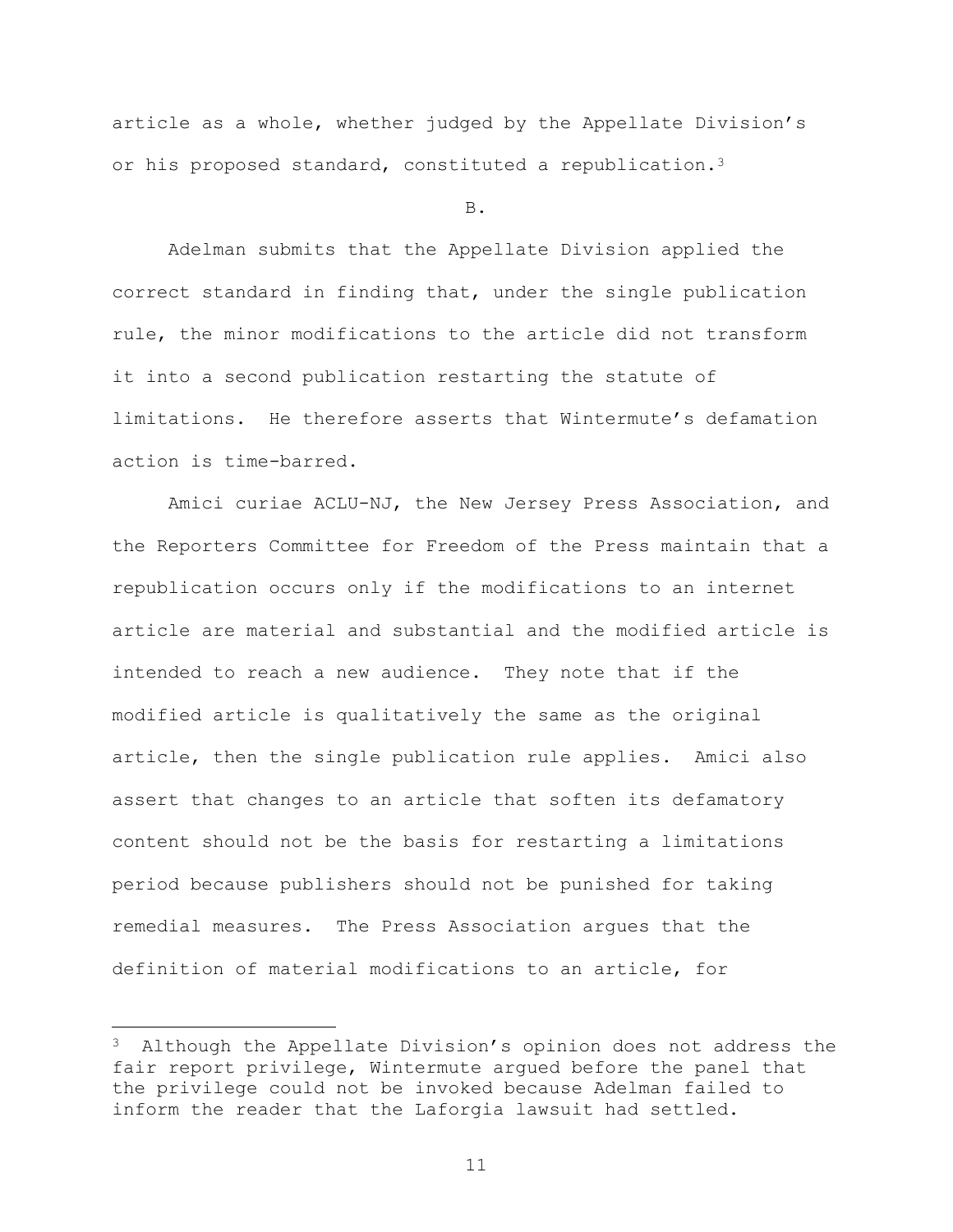republication purposes, are those "that result in a more negative view of [a complainant] in the mind of the reader than was created by the original version of the publication." In that vein, the ACLU-NJ contends that the term "white supremacist" is "widely understood to include animus based on race, religion, and sexual orientation," and therefore no qualitative difference exists between the original and modified articles. Finally, amici state that because the source material for the modified article is a court-filed civil complaint, the article is protected by the fair report privilege.

#### III.

## A.

We must decide when modifications to an allegedly defamatory internet article sufficiently alter the defamatory meaning of the article to render it a republication, triggering a new statute of limitations. The standard for determining what constitutes a republication is an issue of law that we review de novo. In setting that standard, we owe no deference to the interpretative conclusions reached by the trial court and Appellate Division. See Zabilowicz v. Kelsey, 200 N.J. 507, 512-13 (2009).

## B.

A defamation action must be filed within one year of the publication of an actionable writing or utterance. N.J.S.A.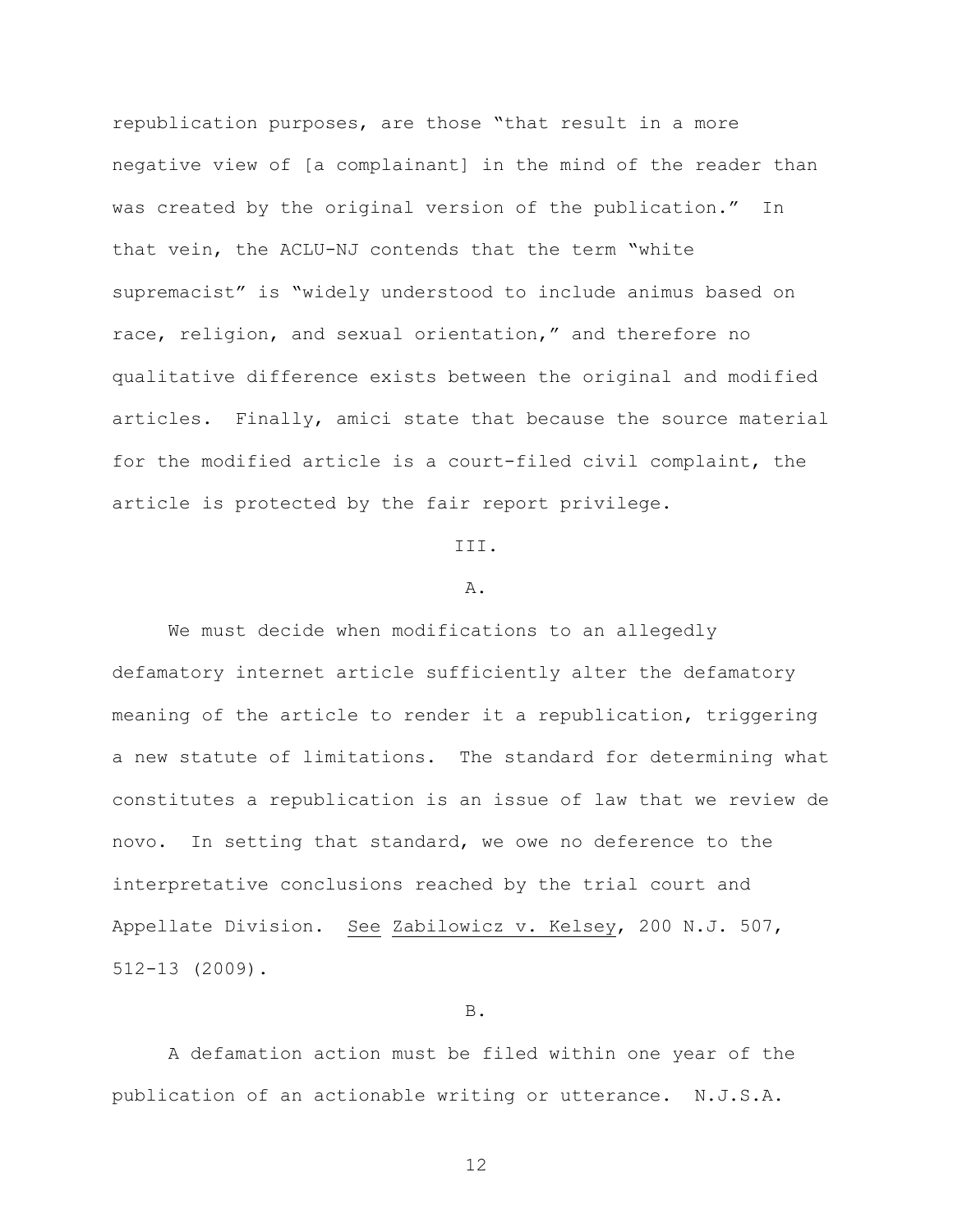2A:14-3. Generally, every repetition of a defamatory writing or utterance gives rise to a separate cause of action under the multiple publication rule. Churchill v. State, 378 N.J. Super. 471, 479 (App. Div. 2005); Barres v. Holt, Rinehart & Winston, Inc., 131 N.J. Super. 371, 378-79 (Law Div. 1974), aff'd o.b., 141 N.J. Super. 563 (App. Div. 1976), aff'd o.b., 74 N.J. 461 (1977); Restatement (Second) of Torts § 577A(1) cmt. a (Am. Law Inst. 1977) [hereinafter Restatement]; see also Salzano v. N. Jersey Media Grp. Inc., 201 N.J. 500, 512 (2010) (noting that liability generally is imposed on "one who repeats or republishes the defamatory statements of another"). However, the application of this rule to mass publications would lead to an endless replication of legal actions and threaten a publisher with boundless financial liability. Churchill, 378 N.J. Super. at 480 (citing Firth v. State, 775 N.E.2d 463, 465-66 (N.Y. 2002)). To mitigate the harshness and unfairness of the inflexible application of the multiple publication rule, courts developed the "single publication rule." Id. at 478-79; Restatement § 577A(2) cmt. b.

Under the single publication rule, a speech or a single radio or television broadcast delivered to an audience of thousands of people or the issuance of the first edition of a newspaper or book gives rise to only one cause of action. Restatement § 577A(2) cmt. b, § 577A(3) cmt. c. The single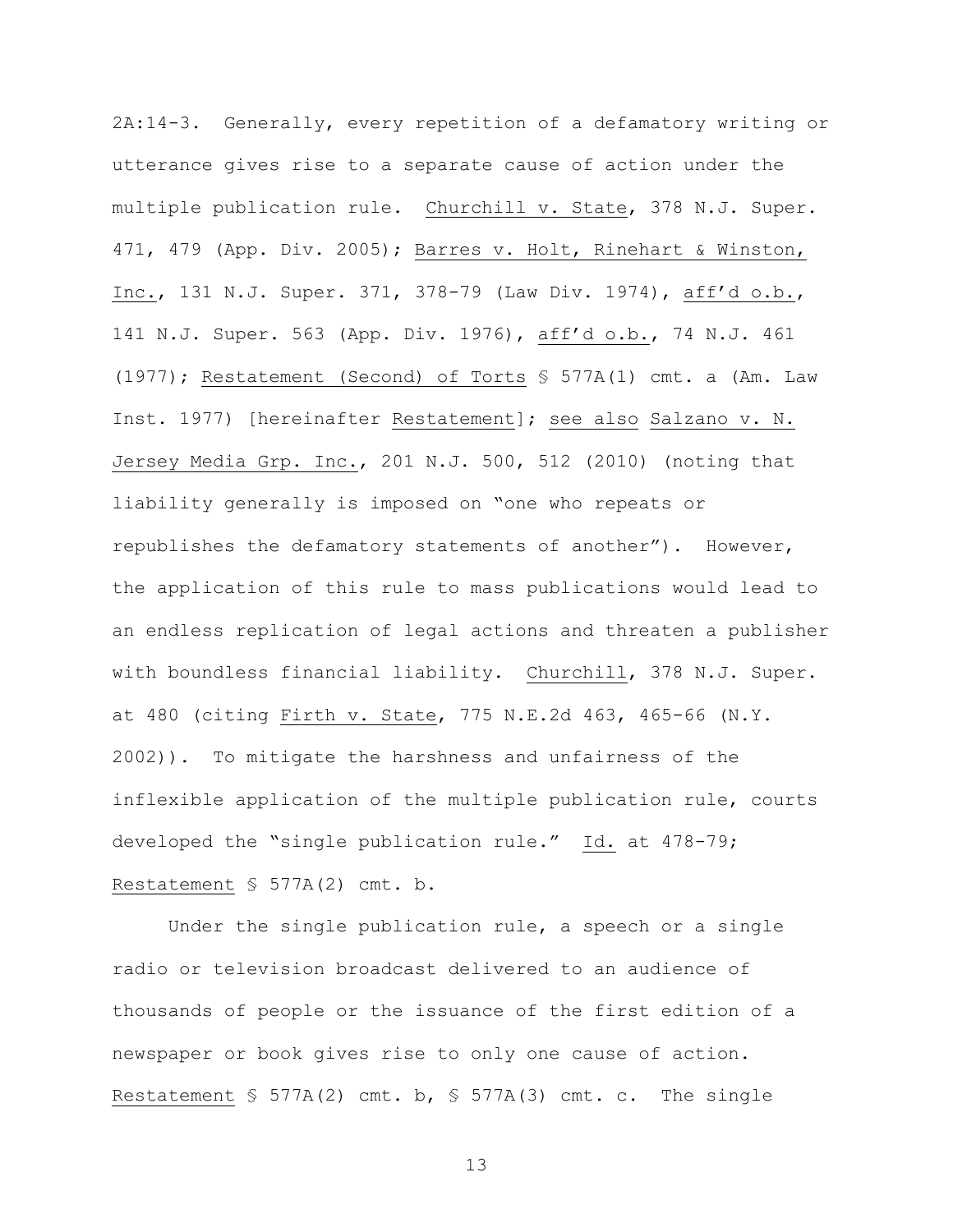publication rule "protect[s] defendants and the courts from the numerous suits which might be brought for the same words" carried through modern means of mass communication. Barres, 131 N.J. Super. at 385 (quoting Restatement § 577A(3) cmt. c). The rule ensures that a defamation action is brought within one year of an initial defamatory publication. See In re Phila. Newspapers, LLC, 690 F.3d 161, 175 (3d Cir. 2012). The rule therefore advances not only an express legislative policy favoring a shortened statute of limitations period in defamation cases, but also judicial economy by funneling a plaintiff's multiple damage claims into a single cause of action. Churchill, 378 N.J. Super. at 479. In short, the single publication rule gives speech the protection it needs from vexatious and financially ruinous lawsuits that might stifle and inhibit the expression of ideas that inform and enlighten the public.

The single publication rule, however, has limits. The reprinting of an article in the next issue of a magazine or the delivery of the second edition of a book is deemed a republication -- a second publication -- giving rise to a new cause of action and the running of a new statute of limitations. Phila. Newspapers, LLC, 690 F.3d at 174; Restatement § 577A(3) cmt. d. Moreover, an article or book that is substantially modified from its initial release to its later issuance is also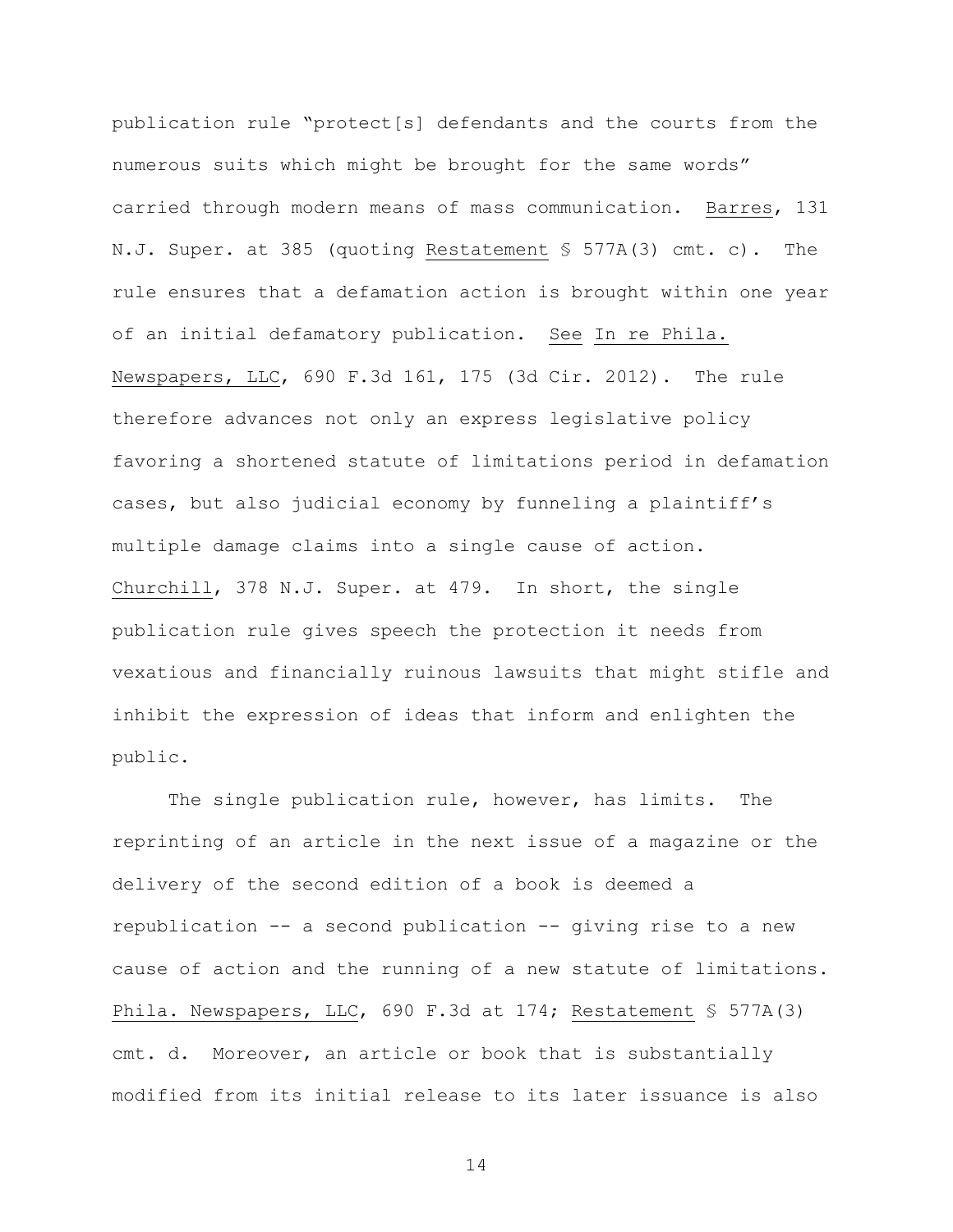classified as a republication. See, e.g., Cox Enters., Inc. v. Gilreath, 235 S.E.2d 633, 634 (Ga. Ct. App. 1977) (stating that "libelous statement differed in material respects in the various editions" and therefore "a cause of action must be afforded for each edition of a newspaper"); Rinaldi v. Viking Penguin, Inc., 422 N.Y.S.2d 552, 556 (Sup. Ct. 1979) (finding republication because later-released book "had been substantially modified" from earlier version), aff'd, 420 N.E.2d 377 (N.Y. 1981).

## IV.

Our defamation law generally does not distinguish between actionable conduct in print or electronic form or give lesser protection to speech in one medium or the other. See Too Much Media, LLC v. Hale, 206 N.J. 209, 234 (2011) ("The fact that [publications] appear on the Internet does not matter to the outcome [of determining whether they deserve protection under New Jersey's Shield Law]."). Indeed, most jurisdictions apply the single publication rule to internet publications. See Churchill, 378 N.J. Super. at 479-83. Therefore, whether in print or electronic media, "[r]epublication triggers the start of a new statute of limitations." Atkinson v. McLaughlin, 462 F. Supp. 2d 1038, 1052 (D.N.D. 2006); Restatement § 577A(3) cmt. d. What constitutes republication in a website setting is the issue.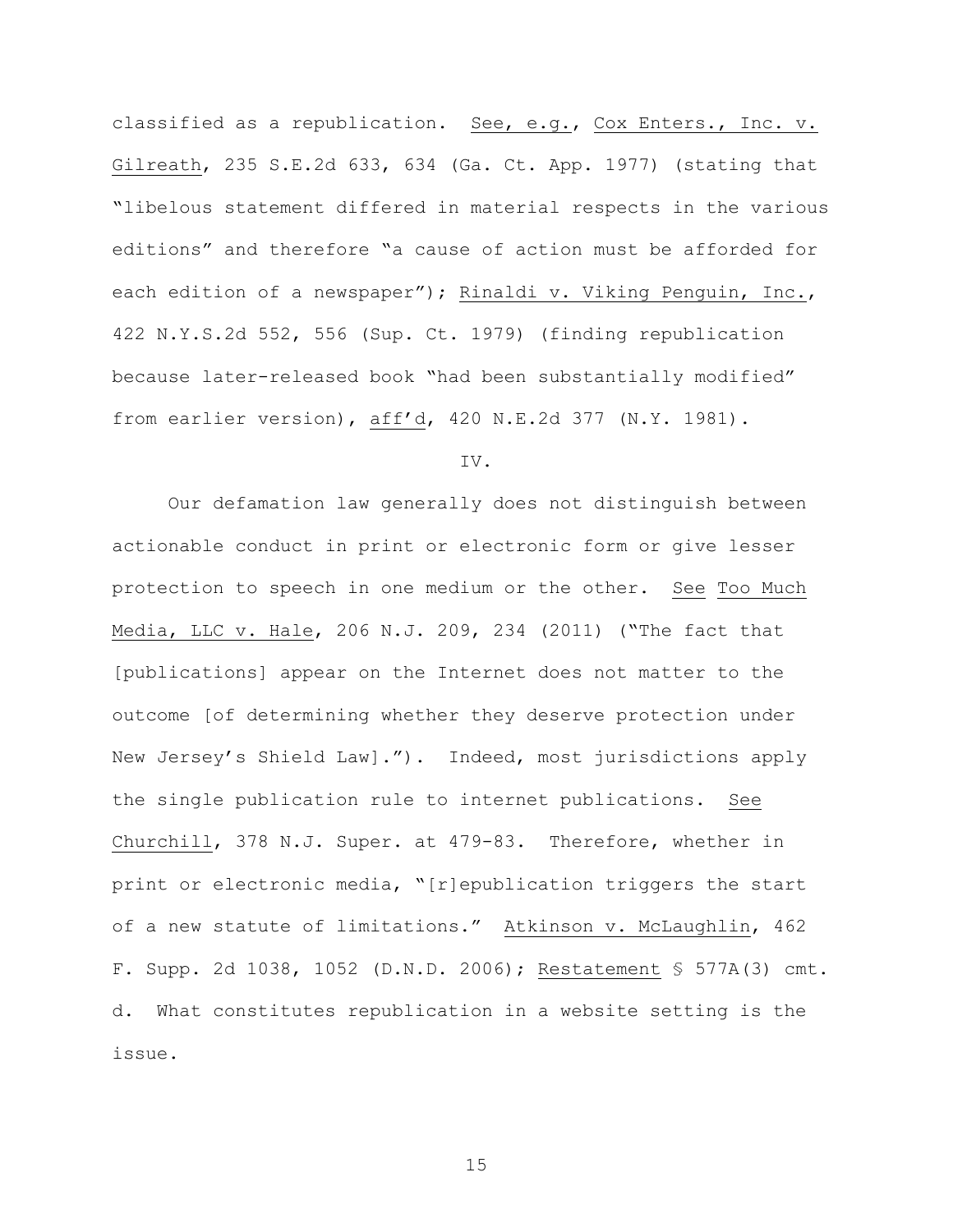For this Court, defining the parameters of the single publication rule, particularly in the context of a website publication, is a matter of first impression. We therefore look to other courts for guidance.

In Churchill, the Appellate Division applied the single publication rule to online publications. 378 N.J. Super. at 478. There, the State Commission of Investigation (SCI) posted on its public website a report that the plaintiffs alleged improperly impugned their integrity. Id. at 475. The plaintiffs filed a defamation action against the SCI and its agents more than a year after the report's first appearance on the website. Ibid. The Appellate Division rejected the plaintiffs' arguments that the SCI repeatedly republished the report by maintaining it continuously on the SCI website and by altering the website's homepage various times to draw more attention to the report. Id. at 483-84. In applying the single publication rule, the Appellate Division held that no principled reason justified "treating the Internet differently than other forms of mass media." Id. at 483. It also concluded that the technical changes to the website's homepage merely "altered the means by which website visitors could access the report," but in no way altered the report itself, and therefore did not cause a republication. Id. at 483-84.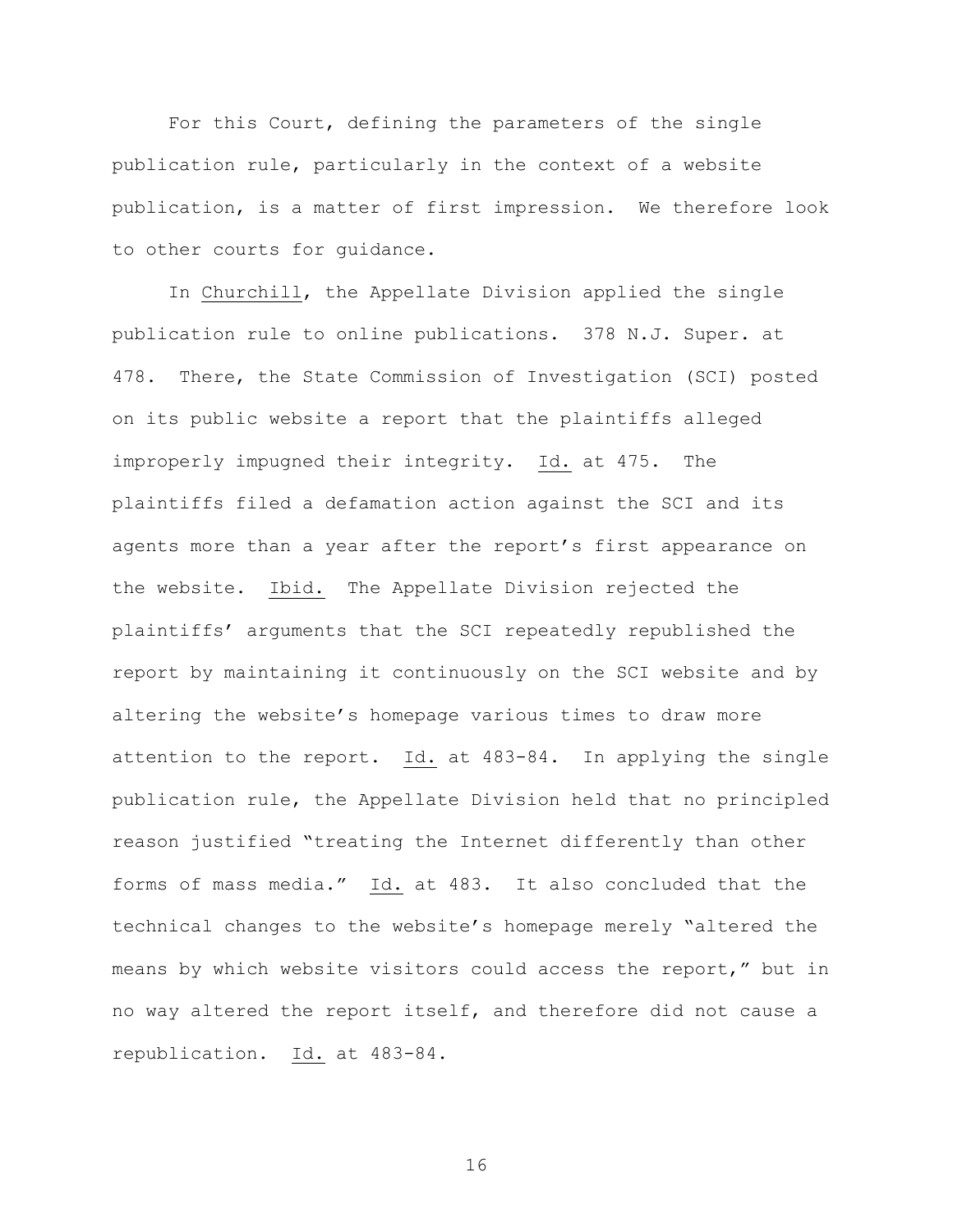We agree that the beneficent purpose of the single publication rule applies as strongly to the internet as it does to traditional media. Books, magazines, and movies remain in libraries and homes, where they are continuously available to new viewers for unlimited periods. Articles attached to a website stand in a similar position.

Here we must determine when an internet article is sufficiently altered that it becomes a republication giving rise to a new cause of action. In addressing the types of modifications to online articles that will not justify the protection of the single publication rule, we first look to general principles of defamation law.

Every defamation case involves an assessment of "whether the statement at issue is reasonably susceptible of a defamatory meaning." Printing Mart-Morristown v. Sharp Elecs. Corp., 116 N.J. 739, 765 (1989) (citing Decker v. Princeton Packet, Inc., 116 N.J. 418, 424 (1989)). "A defamatory statement, generally, is one that subjects an individual to contempt or ridicule, one that harms a person's reputation by lowering the community's estimation of him or by deterring others from wanting to associate or deal with him." Durando v. Nutley Sun, 209 N.J. 235, 248-49 (2012) (quoting G.D. v. Kenny, 205 N.J. 275, 293 (2011)). Deciding whether a statement is defamatory requires an evaluation of "the fair and natural meaning" of the challenged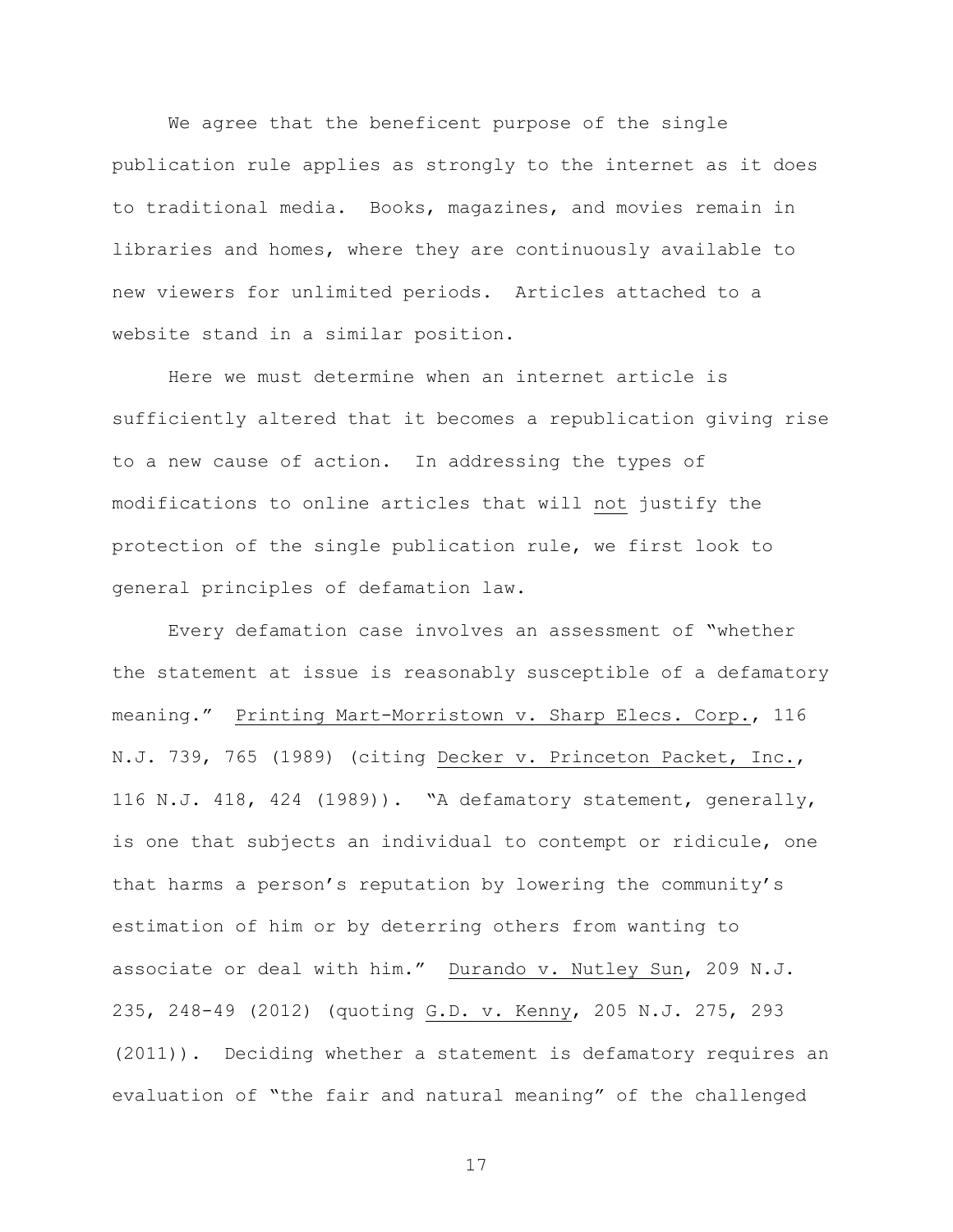words through the perspective of a reasonable person. Romaine v. Kallinger, 109 N.J. 282, 290 (1988) (quoting Herrmann v. Newark Morning Ledger Co., 48 N.J. Super. 420, 431 (App. Div. 1958)). The allegedly defamatory statements must be viewed in the context of the whole publication. Ibid. Whether a modified article is a republication will depend -- in large part -- on whether the altered article contains defamatory statements not expressed in the original article.

Courts in other jurisdictions have adopted legal constructs for determining when the defamatory content or substance of an internet article is sufficiently altered to constitute a republication. For example, in Davis v. Mitan (In re Davis), the United States District Court for the Western District of Kentucky held that "where substantive material is added to a website, and that material is related to defamatory material that is already posted, a republication has occurred." 347 B.R. 607, 612 (W.D. Ky. 2006) (emphasis added). In that case, the defendants filed for bankruptcy and blamed the plaintiffs for their financial troubles. Id. at 609-10. The defendants created a website, described by the bankruptcy court as a "scandal sheet," which suggested that the plaintiffs were "con artists." Id. at 610. The claims in the plaintiffs' initial defamation action were filed beyond the one-year statute of limitations and dismissed. Ibid. Afterwards, the defendants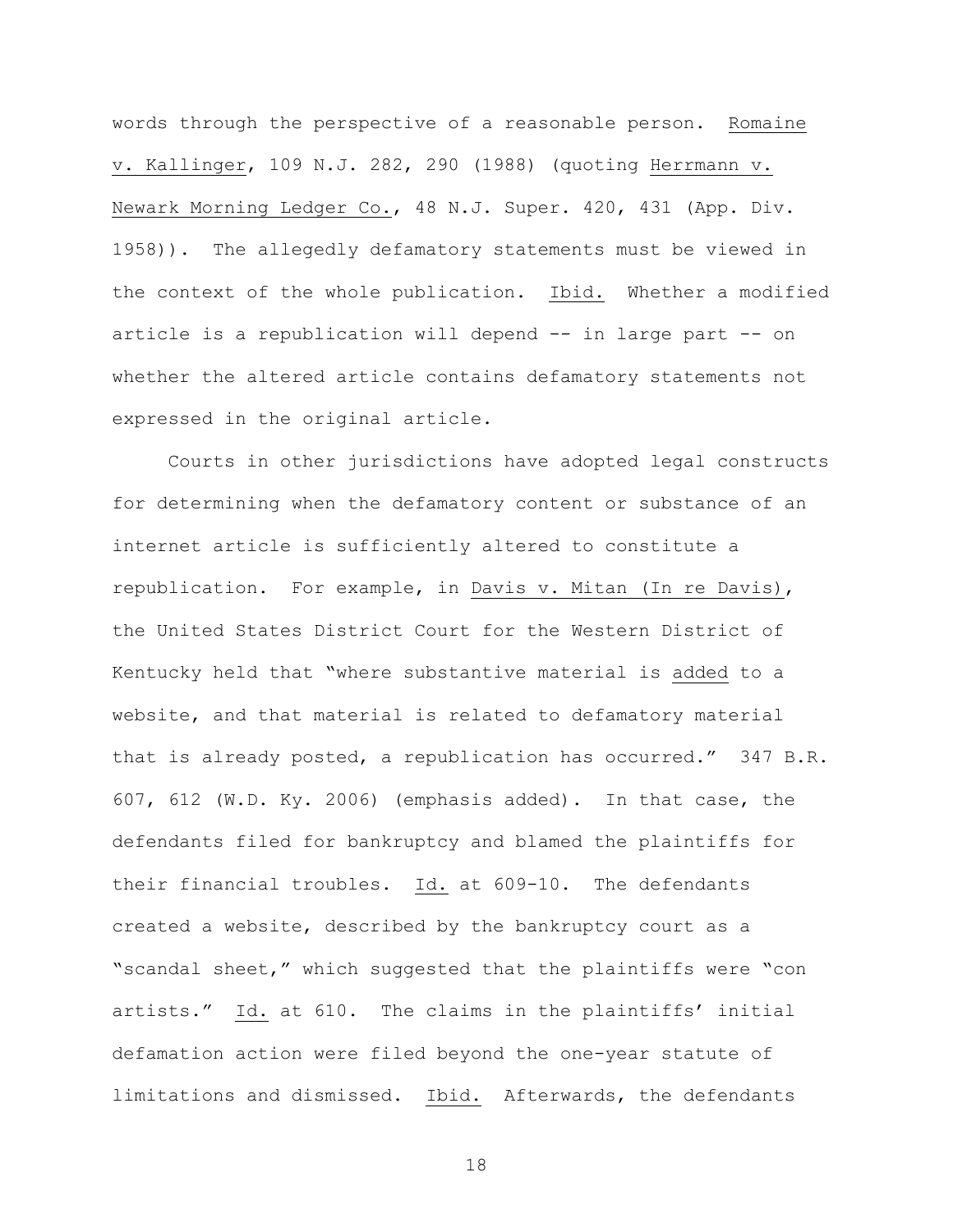updated their website, listing "additional nefarious activities" in which the plaintiffs allegedly engaged. Ibid. The plaintiffs then filed a new defamation action. Ibid. The District Court declined to dismiss the second action on statute of limitations grounds, finding that the new defamatory information was substantive in nature and constituted a republication. Id. at 612.

Similarly, in Larue v. Brown, the Court of Appeals of Arizona held that republication occurs on a website when an "update or modification [of an internet publication] affects the substance of the allegedly defamatory material." 333 P.3d 767, 772 (Ariz. Ct. App. 2014). In Larue, the statute of limitations had expired on the original defamatory internet articles. Ibid. However, the defendants' responses to readers' comments - posted directly below the original articles -- not only repeated the earlier defamatory allegations, but "also added to and altered the substance of the original material." Id. at 773. The Arizona appellate court concluded that the defendants' responses to its website's readers constituted a republication and therefore the defamation suit was brought within the limitations period. Ibid.; see also Yeager v. Bowlin, 693 F.3d 1076, 1082 (9th Cir. 2012) (holding that statement on website is republished when "the statement itself is substantively altered or added to, or the website is directed to a new audience").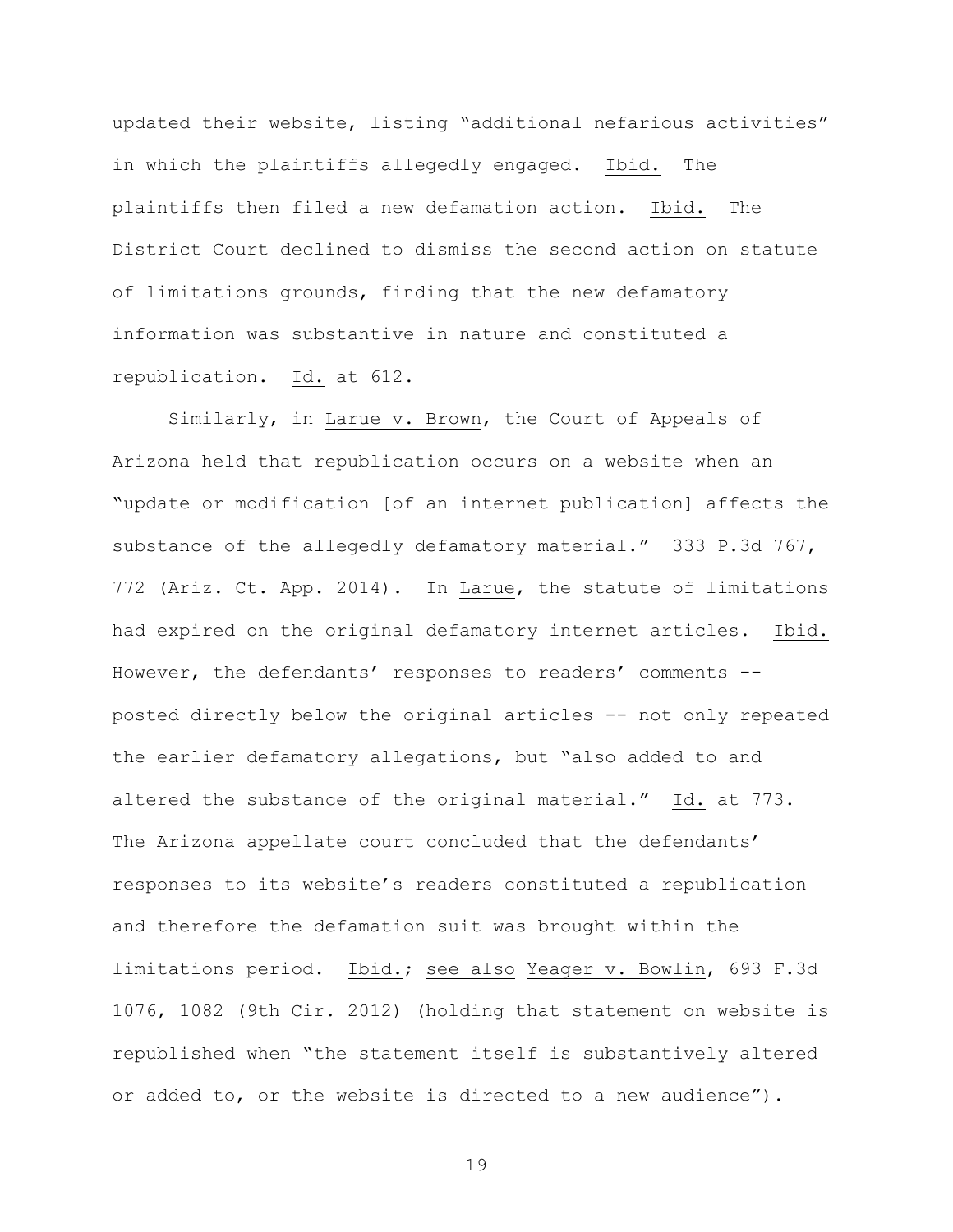In contrast, the addition of new material to a website unrelated to an earlier allegedly defamatory report posted on the site will not reset the statute of limitations. See Churchill, 378 N.J. Super. at 478. The New York Court of Appeals made this point in Firth. 775 N.E.2d at 466. In Firth, the State Inspector General issued a report that the claimant alleged was defamatory. Id. at 464. More than a year after the report was posted on a government website, the claimant brought a defamation action against the state. Ibid. The Court of Appeals held that the Inspector General's posting of an unrelated report on the same government website did not count as a republication of the earlier report about the claimant. Id. at 466. The Court of Appeals noted that "it is not reasonably inferable that the addition [of unrelated material on a website] was made either with the intent or the result of communicating the earlier and separate defamatory information to a new audience." Ibid.; see also Atkinson, 462 F. Supp. 2d at 1054-55 (updating list of names and addresses of Board of Directors was unrelated to defamatory content and not republication because it "did not materially or substantially alter the substance or content").

These cases illustrate that not every alteration to a website will restart the statute of limitations period on a defamation claim. Technical website changes and alterations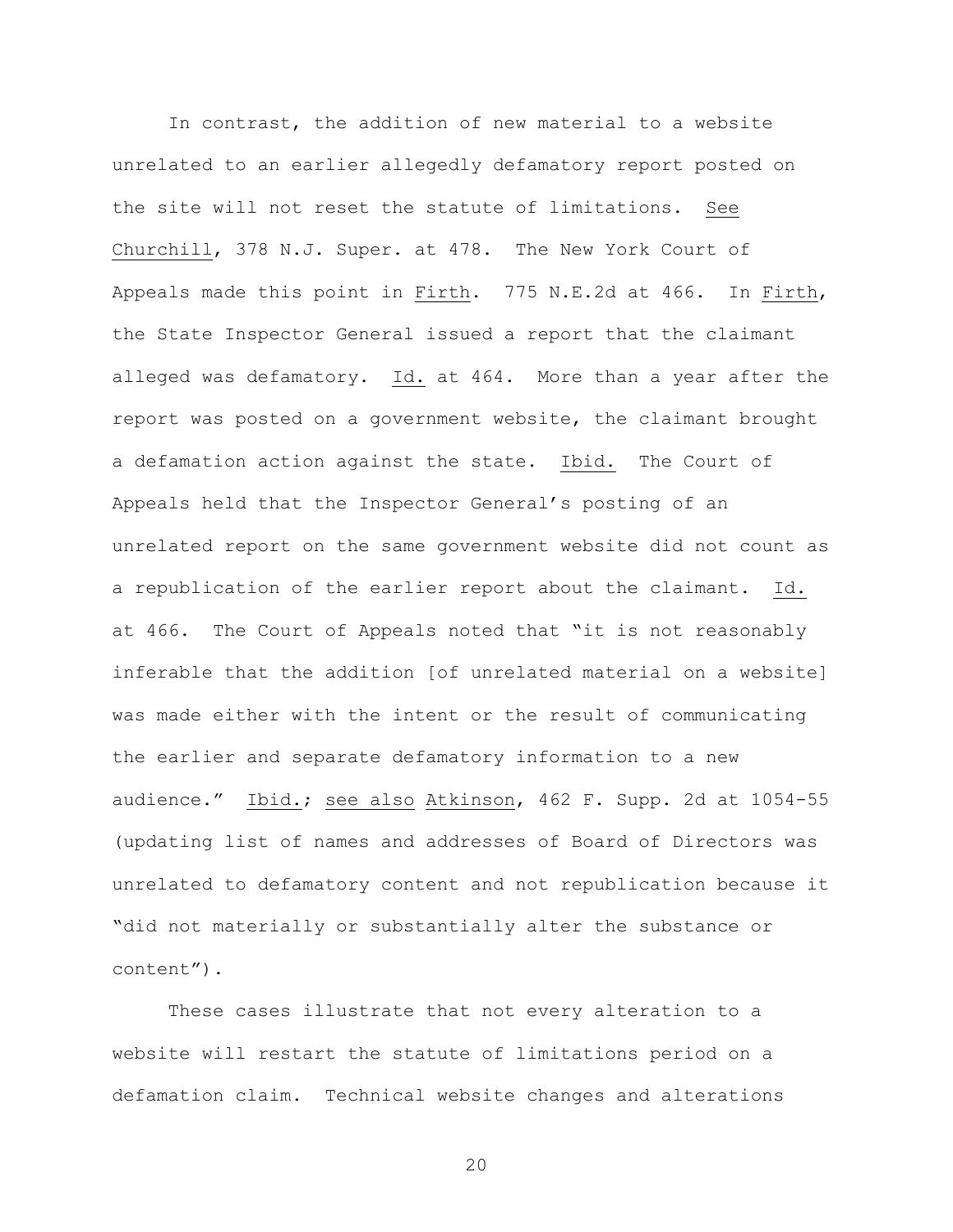unrelated to the substance of the allegedly defamatory content in the article do not constitute republication. We do not suggest that changes to a website intended to pitch an article to an entirely new audience may not constitute a republication. That issue is not before us.

In this case, our focus must be on changes to the content or substance of the article itself in determining whether a republication has occurred. We distill the following principle from the cases that we have discussed: a republication occurs to an online publication if an author makes a material and substantive change to the original defamatory article.

A material change is one that relates to the defamatory content of the article at issue. See Black's Law Dictionary 638 (9th ed. 2009) (defining "material evidence" as "[e]vidence having some logical connection with the facts of consequence or the issues"). A material change is not a technical website modification or the posting on the website of another article with no connection to the original defamatory article.

A substantive change is one that alters the meaning of the original defamatory article or is essentially a new defamatory statement incorporated into the original article. See Webster's Third New International Dictionary 2280 (1981) (defining "substantive" as "having the character of an independent selfsubsistent . . . thing: . . . not derivative or dependent"). A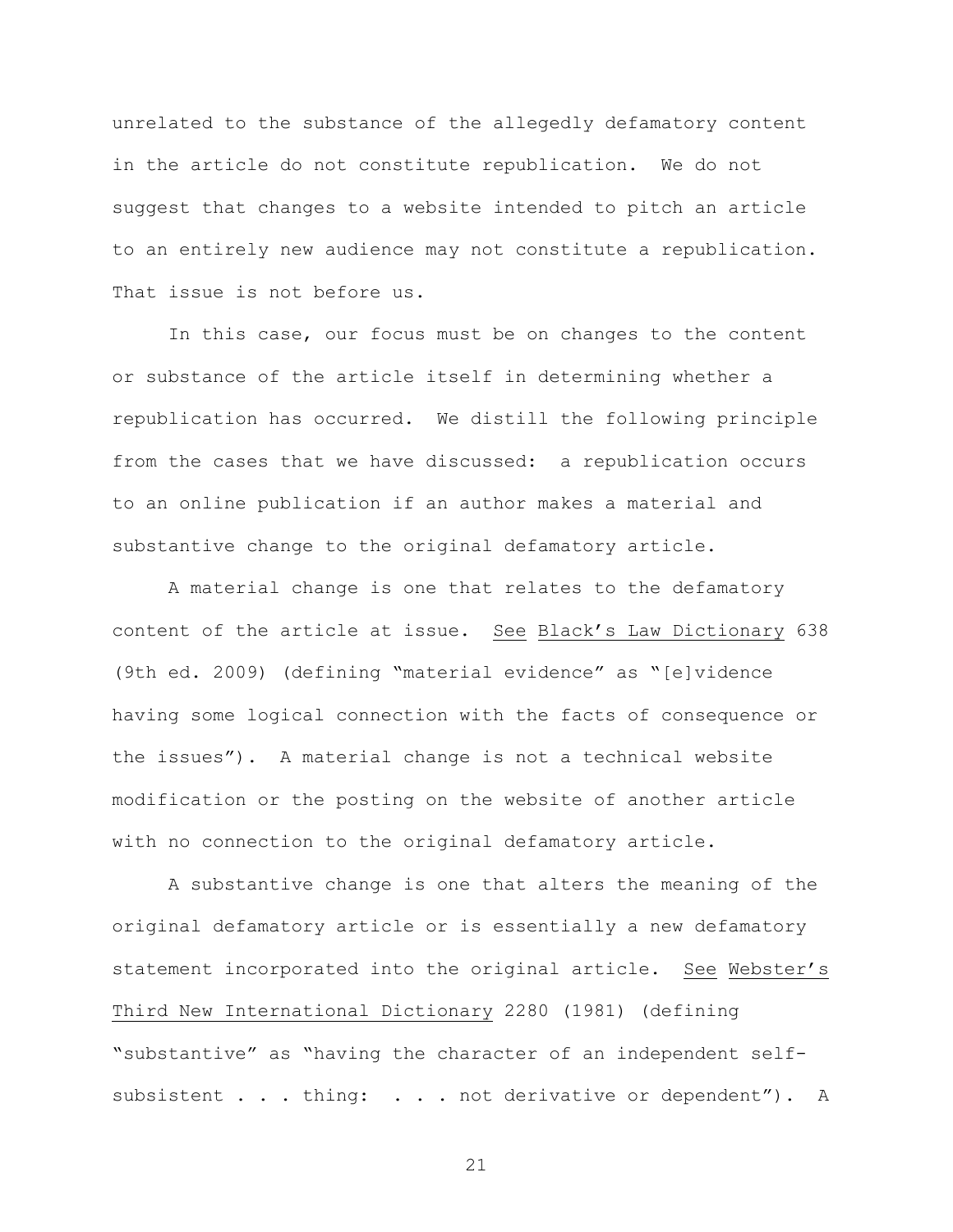substantive change is not the mere reconfiguring of sentences or substitution of words that are not susceptible of conveying a new defamatory meaning to the article.

V.

Given that standard, we must determine whether the Appellate Division properly entered summary judgment in favor of Adelman on the basis of the single publication rule. In deciding that issue, "we apply the same standard governing the trial court -- we view the evidence in the light most favorable to the non-moving party." Murray v. Plainfield Rescue Squad, 210 N.J. 581, 584 (2012). Our function is not "to weigh the evidence and determine the truth of the matter but to determine whether there is a genuine issue for trial." Brill v. Guardian Life Ins. Co. of Am., 142 N.J. 520, 540 (1995) (quoting Anderson v. Liberty Lobby, Inc., 477 U.S. 242, 249 (1986)). Only "when the evidence 'is so one-sided that one party must prevail as a matter of law'" should a court enter summary judgment. Ibid. (quoting Liberty Lobby, 477 U.S. at 252).

We find that the Appellate Division erred in granting summary judgment on statute of limitations grounds because a genuine issue of fact was in dispute concerning whether a republication occurred.

The issue is whether the changes to the defamatory content of the original article were material and substantive, thus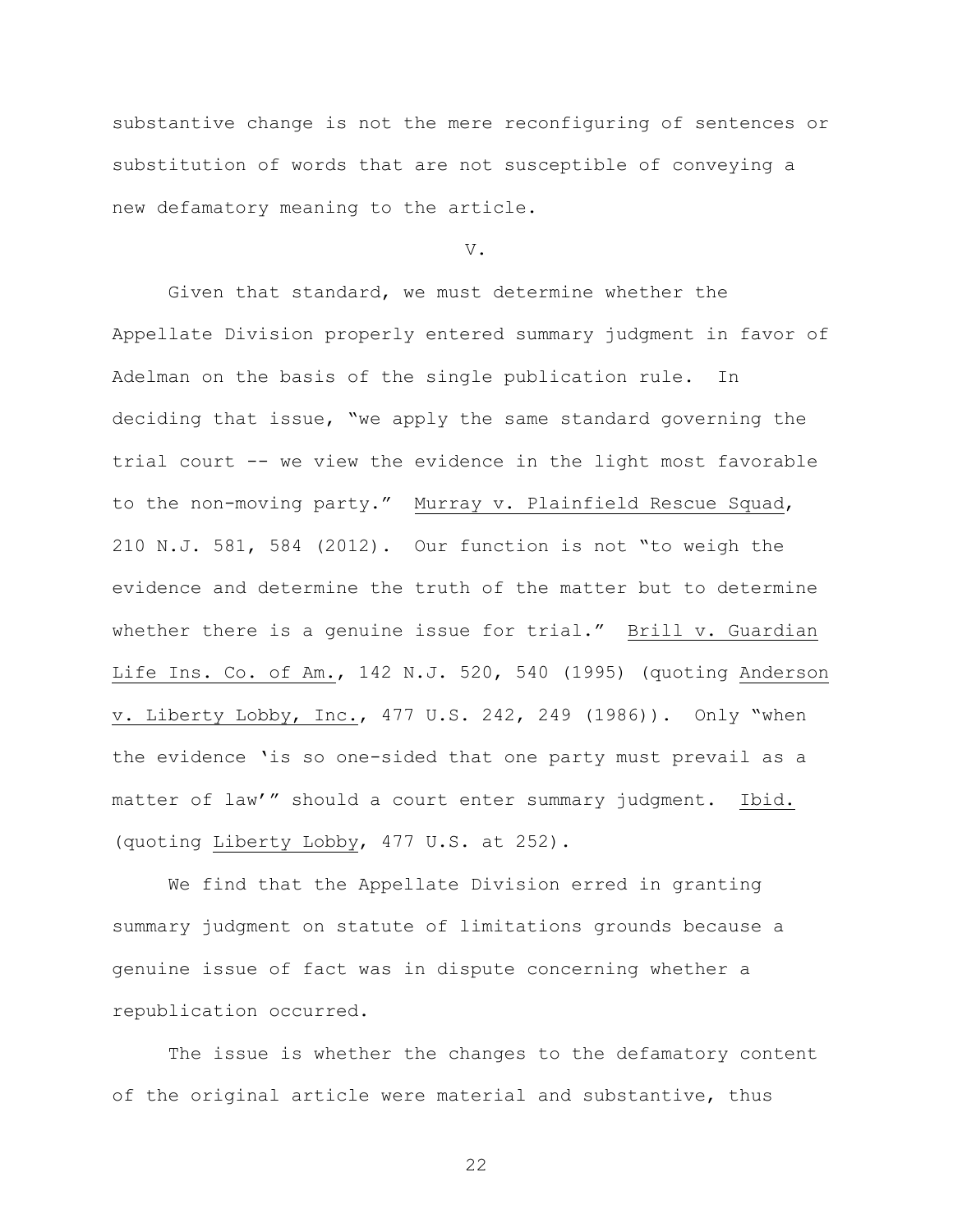rendering the modified article a republication. Most of the changes to the article were minor in nature, such as replacing the article's title and the photograph at the top of the page. For instance, we see no substantive distinction between the article's description of Wintermute as "a violent, raging drunk" in the original article, and as "a 'dangerous and violent alcoholic'" in the modified article. Those changes did not constitute a republication.

We come to a different conclusion, however, concerning the modified article's allegations that Wintermute expressed animus toward specific groups based on religion, ethnicity, and sexual orientation. The original article stated that "[Wintermute] also allegedly forced workers to listen to and read white supremacist materials." The modified article deleted that allegation and replaced it with the following: "John Wintermute also allegedly regularly subjected his employees to 'antireligion, anti-minority, anti-Jewish, anti-[C]atholic, anti-gay rants.'"

The differences here are not technical or semantic. Both allegations -- imputing to him white supremacist views and imputing to him a specific animus toward people based on their religious denominations and sexual orientations -- clearly are defamatory by impugning Wintermute's character. But it is one thing to write that Wintermute "forced workers to listen and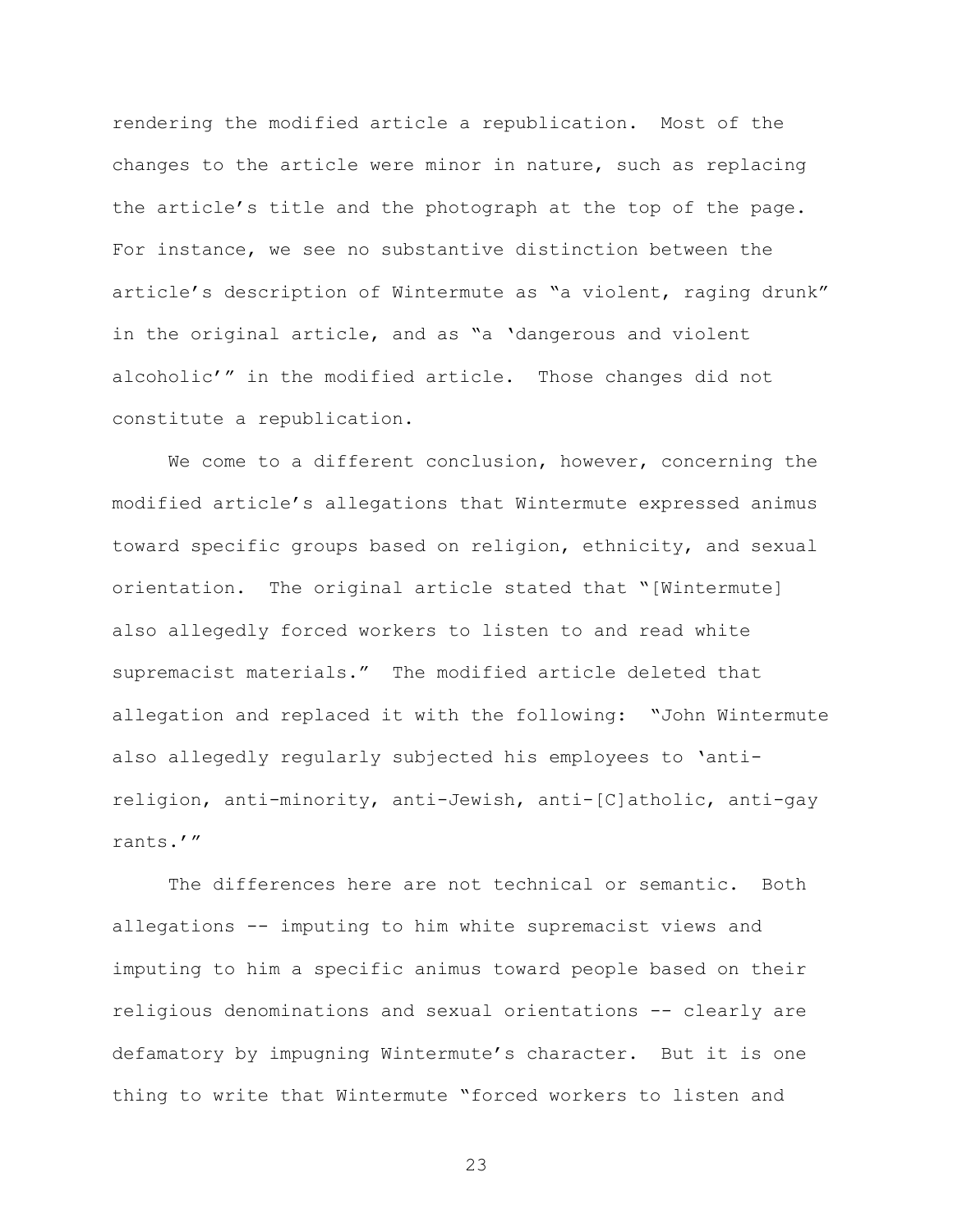read white supremacist materials" and another to write that he "regularly subjected his employees" to rants against people of the Jewish and Catholic faiths, minorities, and gay people.

White supremacists do not necessarily have a monolithic and uniform belief structure. See Alejandro Beutel, Nat'l Consortium for the Study of Terrorism and Responses to Terrorism, Key Concepts to Understand Violent White Supremacy 1- 3 (Apr. 2017) [hereinafter Beutel, Key Concepts to White Supremacy]. Although white supremacist groups share "the same general belief that Whites are superior to other races," they "also have major ideological differences." Id. at 1-2; see Chip Berlet & Stanislav Vysotsky, Overview of White Supremacist Groups, 34 J. Pol. & Mil. Soc. 11, 11 (2006) [hereinafter Berlet & Vysotsky]. Although some white supremacists may hold "antireligious" views, many others root their beliefs in their religious faith. See Peterson v. Wilmur Commc'ns, Inc., 205 F. Supp. 2d 1014, 1015 (E.D. Wis. 2002); People v. Lindberg, 190 P.3d 664, 694 (Cal. 2008); see also Joe R. Feagin et al, White Racism 106-07 (2d ed. 2001) (noting that one important white supremacist group is "the Christian Identity movement, a religious denomination whose members believe that God's chosen people are white Anglo-Saxon Protestants"). While most white supremacists hold "anti-Jewish" beliefs, some do not. See Beutel, Key Concepts to White Supremacy at 2. And though most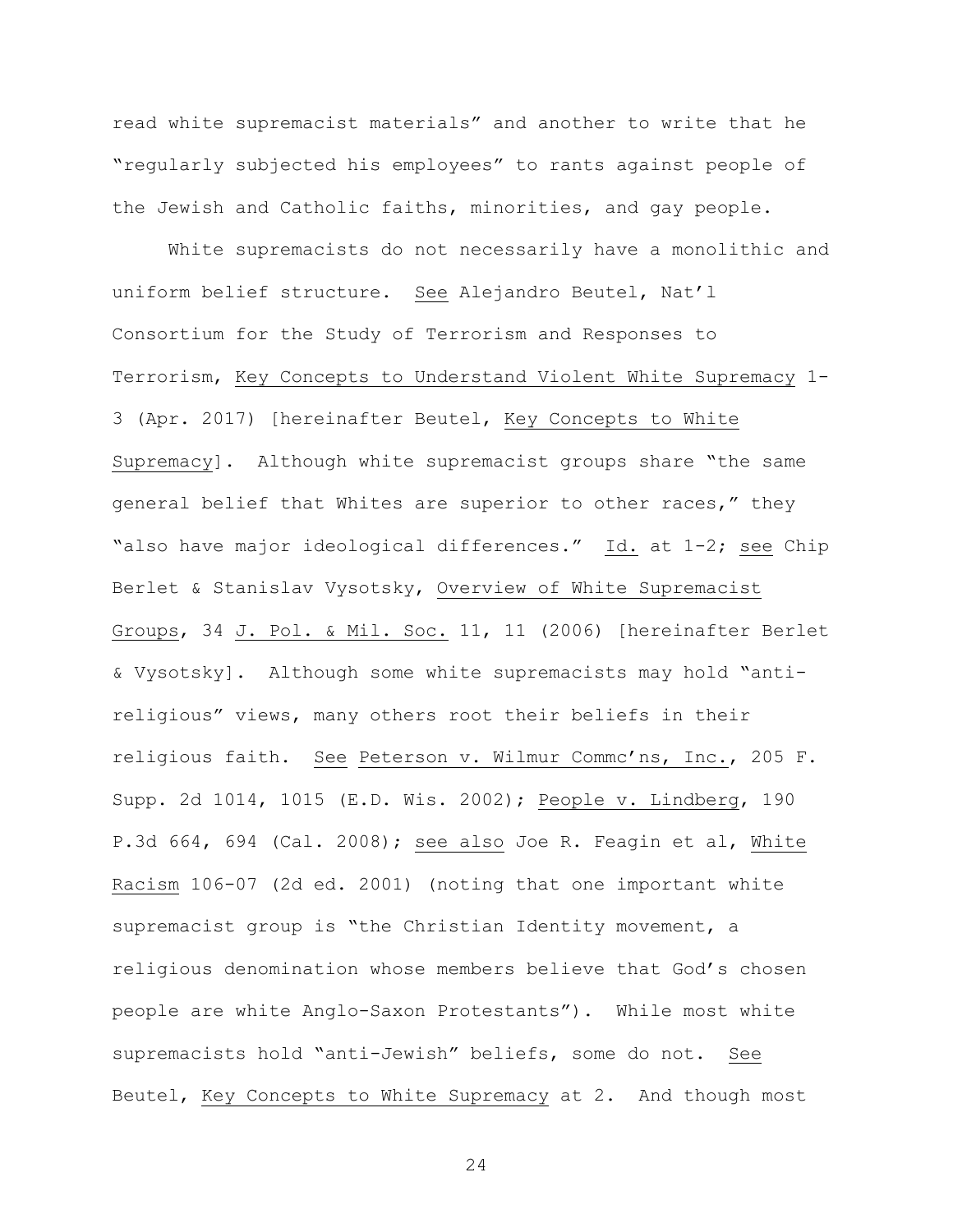white supremacists hold "anti-gay" beliefs, not all do. See Berlet & Vysotsky at 14 n.1; Walter M. Hudson, Racial Extremism in the Army, 159 Mil. L. Rev. 1, 11 n.45 (1999).<sup>4</sup>

A reasonable person might not believe that all white supremacists hold anti-religious or anti-gay views. However, a Catholic, a Jew, a minority, and a gay person will almost certainly take offense when they are the specific target of a hateful rant. Reasonable people may disagree about the scope of a white supremacist's belief system; reasonable people will not disagree about the meaning of anti-Semitic, anti-Catholic, and anti-gay rants.

Clearly, the change to the article was material -- relating to the article's defamatory content. At the very least, genuine issues of fact are in dispute about whether the modification to the original article was substantive -- that is, whether it injected a wholly new defamatory statement into the article. The analysis is no different merely because the original article already had defamatory statements. See Davis, 347 B.R. at 612; Larue, 333 P.3d at 773.

 $\overline{\phantom{a}}$ 

<sup>&</sup>lt;sup>4</sup> The concurrence refers to white supremacists and members of the Ku Klux Klan interchangeably. See post at (slip op. at 4). However, although all members of the Ku Klux Klan are white supremacists, not all white supremacists are members of the Ku Klux Klan. See Berlet & Vysotsky at 17.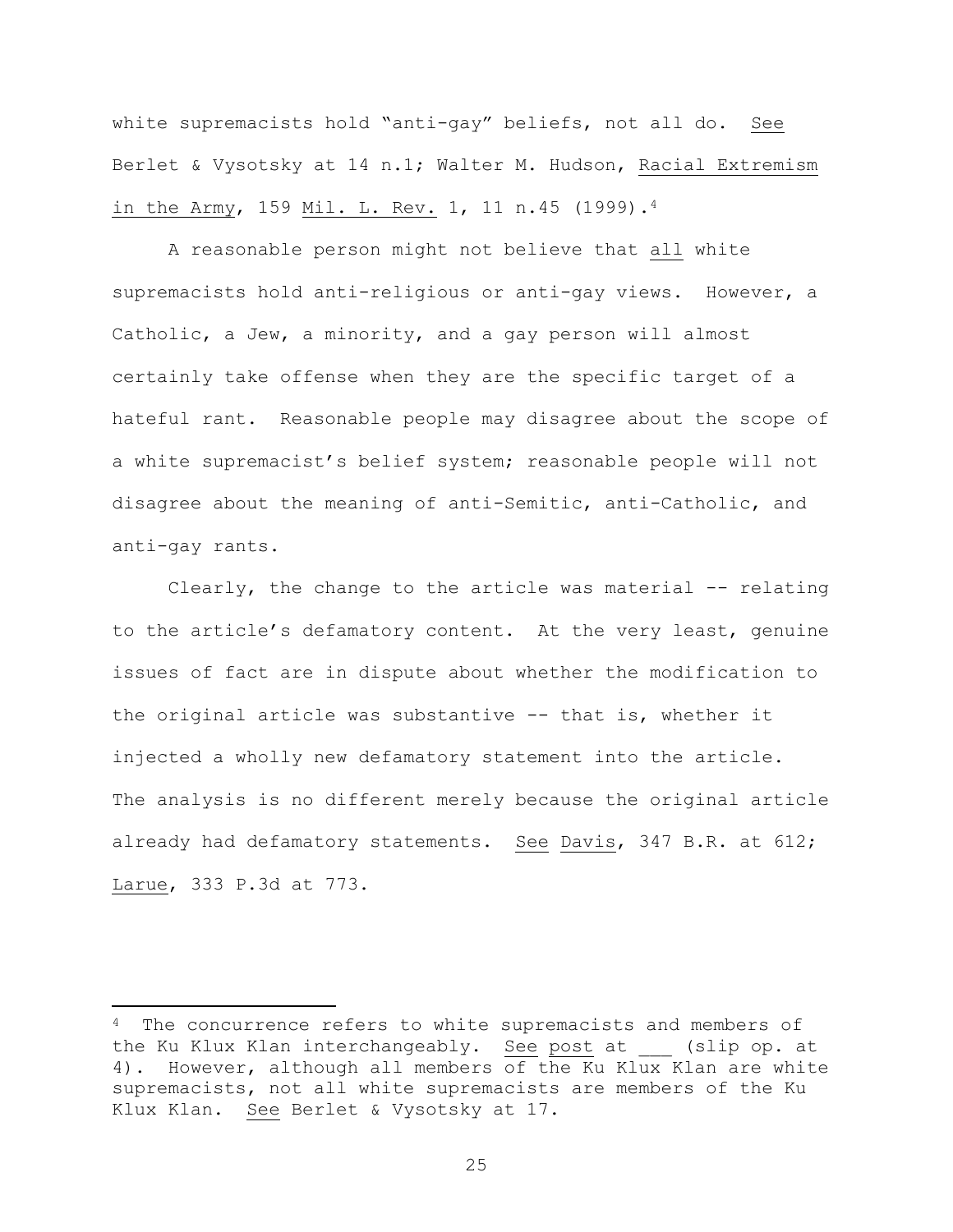We reject the Appellate Division's suggestion that Adelman's purported intention to lessen the defamatory sting of the modified article somehow alters the assessment of whether the new defamatory material constitutes a republication. See Petro-Lubricant Testing Labs., Inc., 447 N.J. Super. at 400. Good intentions, without more, do not diminish the impact that defamatory words have on undermining another's reputation.<sup>5</sup> We also do not agree with the Appellate Division's suggestion that the new defamatory material resulted in a "softening" of the original article.

Our conclusion that Adelman is not entitled to summary judgment under the single publication rule does not mean that Adelman exposed himself to additional liability by modifying the article. Adelman is not liable for taking the remedial measure of quoting directly from Laforgia's complaint, a public document on file with the New Jersey judiciary, because he is protected by the fair report privilege.

VI.

## A.

The fair report privilege "protects the publication of defamatory matters that appear in a report of an official action

 $\overline{\phantom{a}}$ 

<sup>5</sup> Good intentions and remedial conduct may be factors in determining certain categories of damages. See N.J.S.A. 2A:43- 2; see also Bock v. Plainfield Courier-News, 45 N.J. Super. 302, 311 (App. Div. 1957).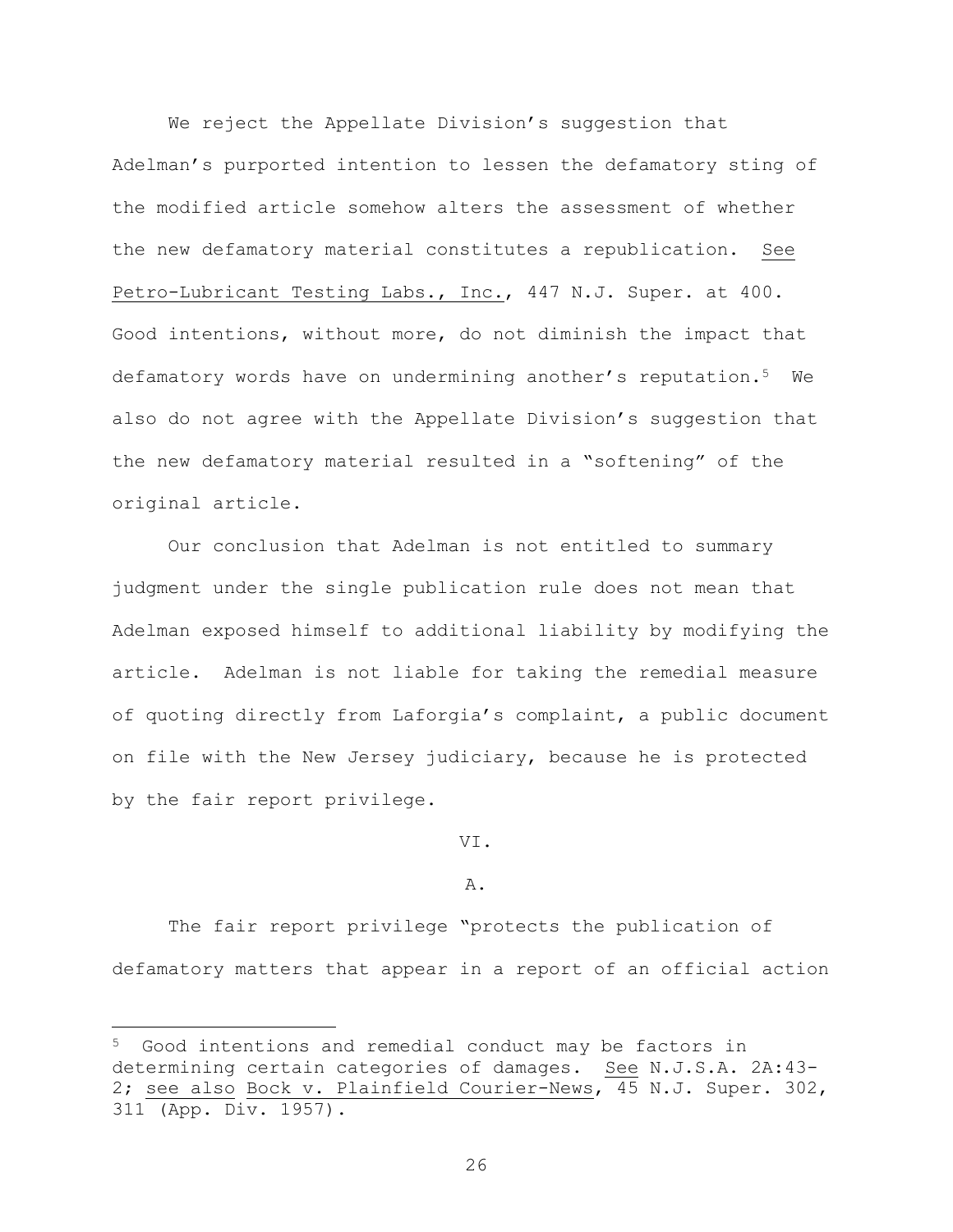or proceeding." Salzano, 201 N.J. at 513. The privilege "extends to defamatory statements contained in filed pleadings that have not yet come before a judicial officer." Id. at 519.

The right of citizens to have transparency in government and court proceedings is one of the basic pillars undergirding the fair report privilege. See id. at 520 ("[T]he public has a right of access not only to our courts, but also to court records." (quoting Report of the New Jersey Supreme Court Special Committee on Public Access to Court Records § 2.1.1 (Nov. 29, 2007))). The privilege recognizes that "[m]embers of the public simply cannot attend every single court case and cannot oversee every single paper filing" and that protection must be given to those who "fairly and accurately" report "on every aspect of the administration of justice, including the complaint and answer, without fear of having to defend a defamation case." Ibid.

Thus, the fair report privilege extends to "[a] full, fair, and accurate report regarding a public document that marks the commencement of a judicial proceeding," including a civil complaint alleging discrimination or retaliation. See id. at 521-22 (applying fair report privilege to article written about bankruptcy complaint). The fair report privilege applies to a report of a court-filed complaint regardless of "the truth or falsity of the initial allegations and defenses" because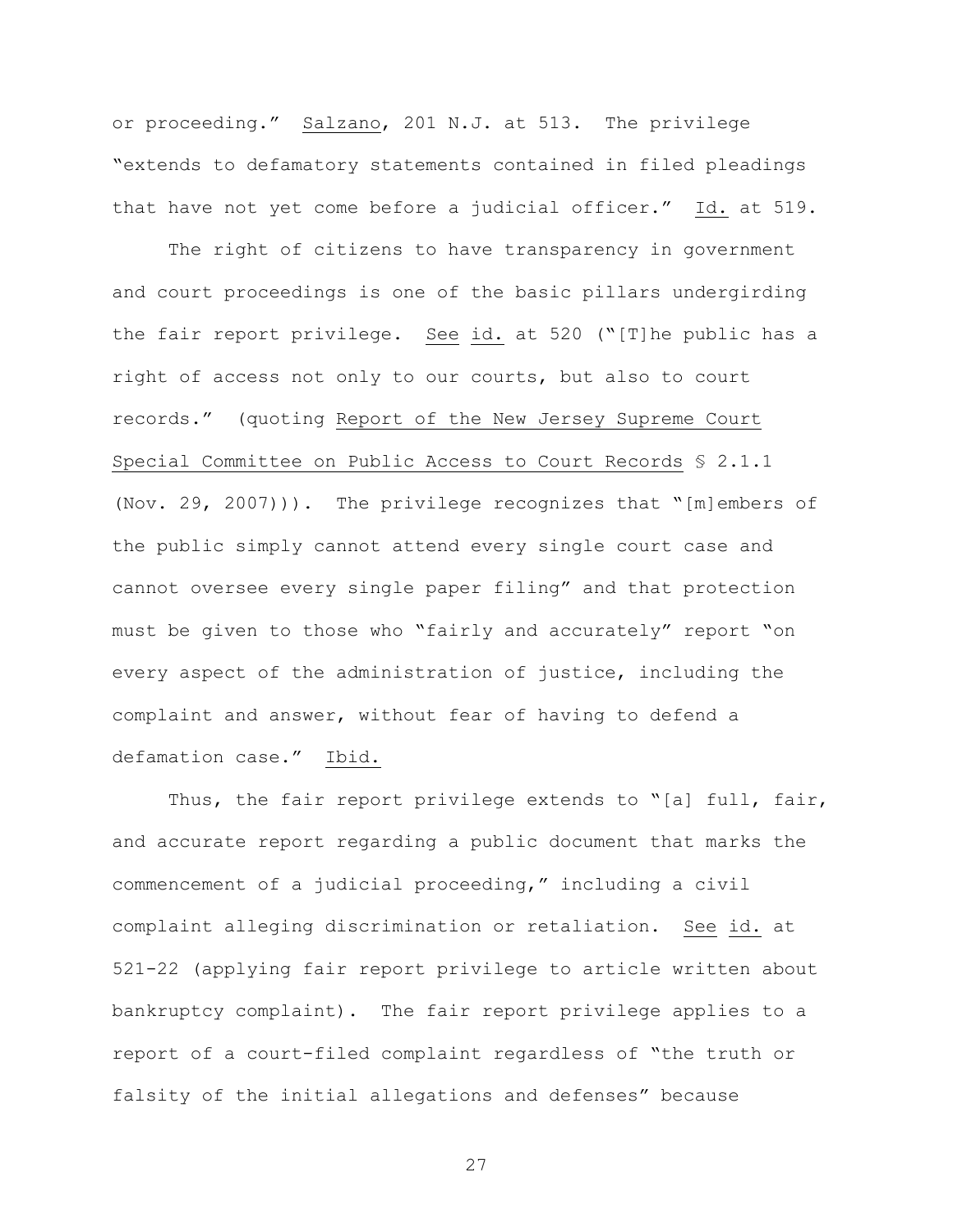citizens have a right to know what "has been filed in court and how the judicial system responds to it." Id. at 521. Even when a report is "not . . . exact in every immaterial detail," the privilege will apply provided that the account conveyed is "substantially correct." Id. at 523 (quoting Costello v. Ocean Cty. Observer, 136 N.J. 594, 607 (1994)).

Although the trial court squarely addressed the fair report privilege and dismissed the lawsuit on that ground, the Appellate Division did not reach that issue. The petition for certification challenged only the Appellate Division's dismissal of the lawsuit based on the single publication rule, not the trial court's dismissal based on the fair report privilege. Nevertheless, the fair report privilege was aired in the parties' and amici's Appellate Division and Supreme Court briefs and was thoroughly discussed during oral argument. We have reviewed the modified article and Laforgia's complaint. There is no question that the article is substantially correct in its rendition of the complaint. The statement alleging a specific animus against certain groups is a direct quotation from the complaint. Allowing the lawsuit to proceed would be a needless waste of resources of the parties and the court system and would impose an undue cost on speech that the fair report privilege is intended to protect.

B.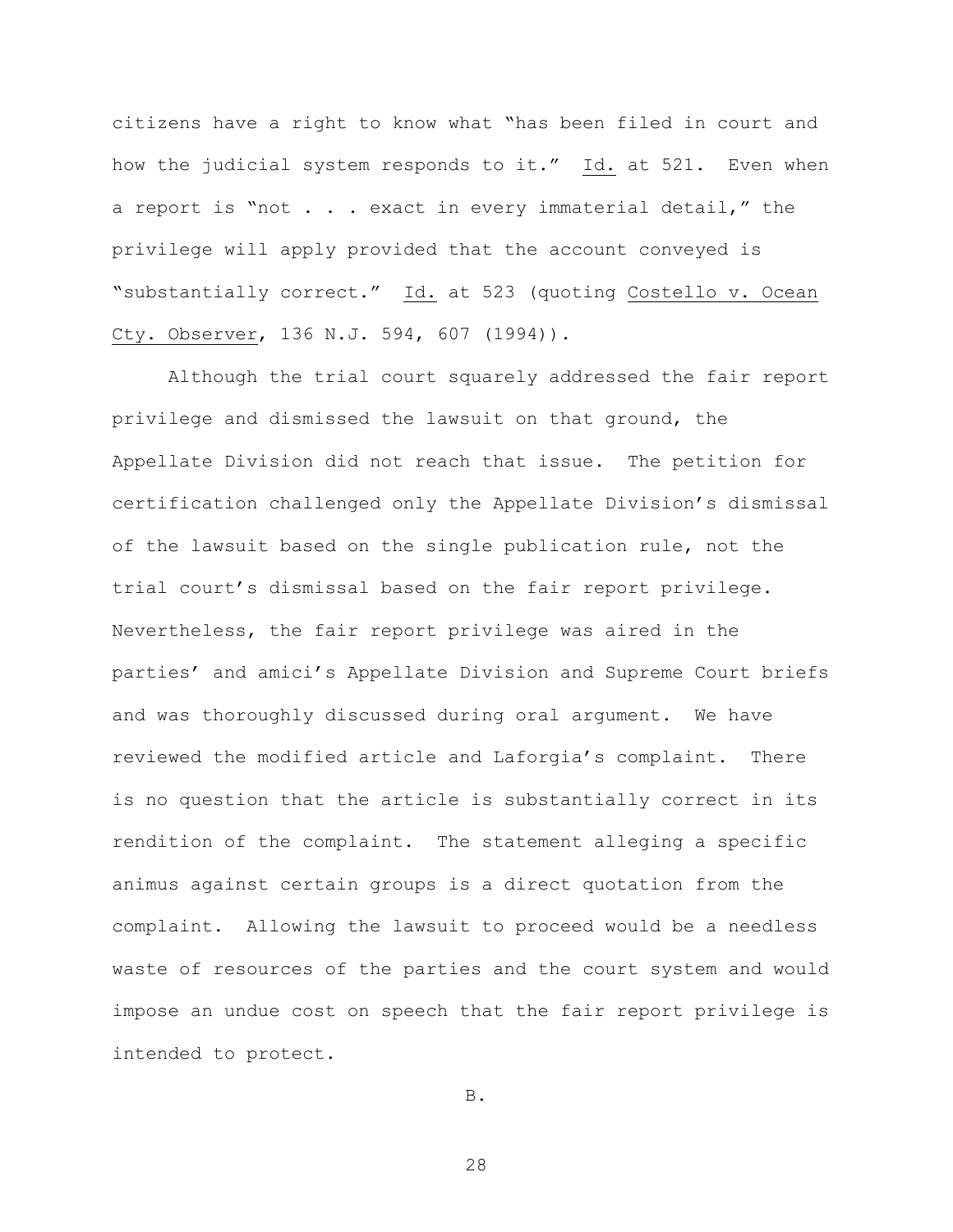The modified article is protected by the fair report privilege because the article is a full, fair, and accurate report of Laforgia's civil complaint filed in Superior Court, which alleged, at great length, gender discrimination, workplace harassment, and retaliation. Adelman's modified article essentially recounted the allegations set forth in Laforgia's complaint.

Laforgia's complaint alleged, among other things, that Wintermute  $(1)$  "is a dangerous and violent alcoholic,"  $(2)$ "regularly uses profanity in the workplace and has referred to female employees" in offensive and derogatory terms, (3) "has an explosive temper while drunk," (4) "is an avowed atheist and white supremacist," (5) "regularly subjects his employees to anti-religion, anti-minority, anti-Jewish, anti-[C]atholic, anti-gay rants," (6) "regularly listens to broadcasts from white supremacists and will turn up the broadcasts so loudly that employees are forced to hear it," and (7) "hands out hate-filled white supremacist and atheist books and papers and requires his employees to read them."

Any reasonable person reading the modified article would understand that it was reporting on facts alleged in a civil complaint.

Wintermute argues that Adelman should be stripped of the privilege because the modified article failed to report that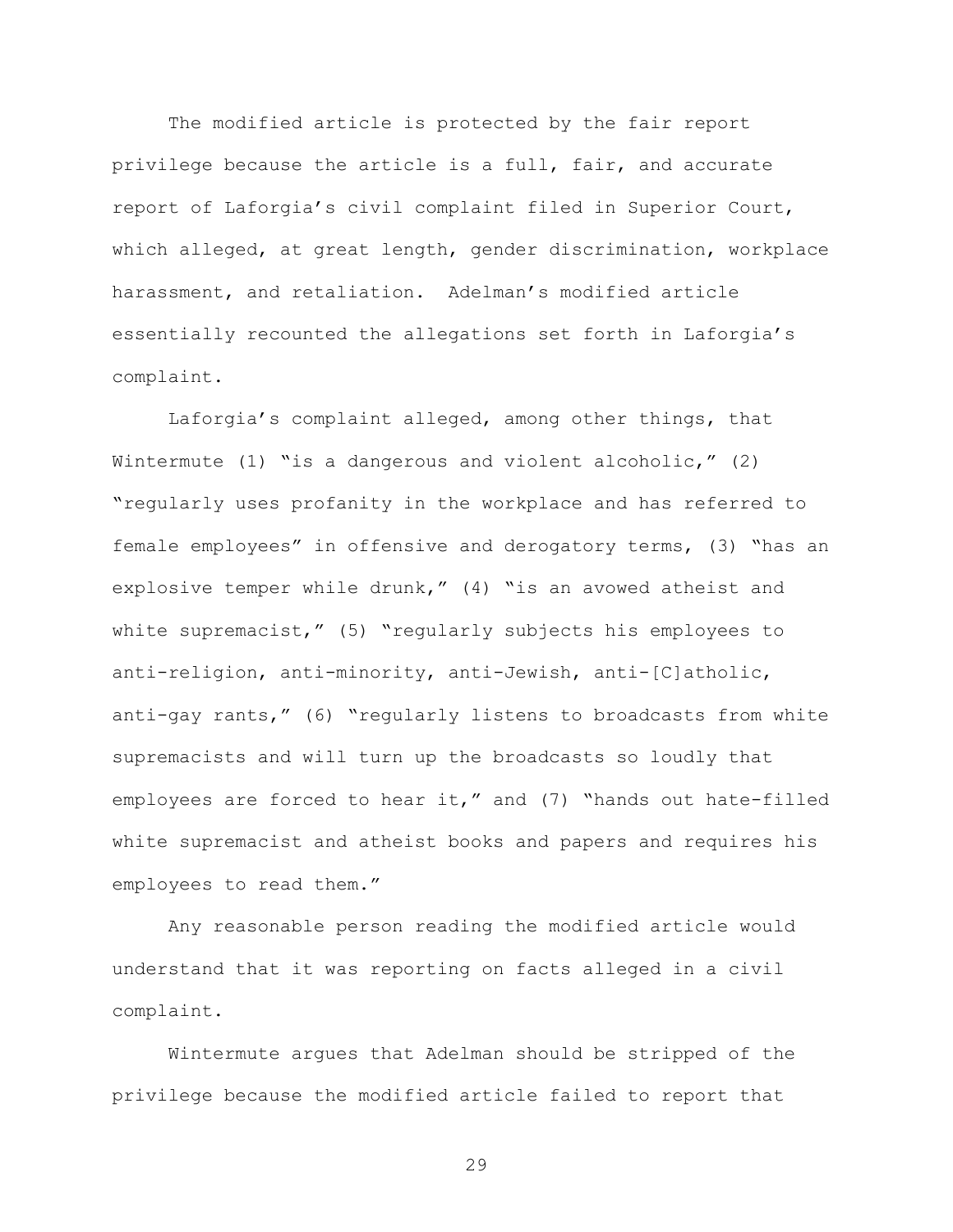Wintermute and Laforgia had settled the case. A settlement of the lawsuit, however, is not an adjudication of the truth or falsity of a complaint's allegations. The fair report privilege may not protect a publication that only reprints the allegations but not the favorable verdict. Salzano, 201 N.J. at 524; see also Hudak v. Times Publ'g Co., 534 F. Supp. 2d 546, 576-77 (W.D. Pa. 2008). A settlement, however, is different from a favorable verdict. A settlement generally "reflects ambiguously on the merits of the action" and is not a determination of whether the allegations are true or false. See McCubbrey v. Veninga, 39 F.3d 1054, 1055 (9th Cir. 1994) (quoting Pender v. Radin, 29 Cal. Rptr. 2d 36, 40 (Ct. App. 1994)).

Here, the parties agreed that the terms of the settlement would remain confidential, and therefore the settlement terms were not made available to the public. Nothing in the record suggests that the settlement, which resulted in a dismissal of the complaint, constituted a judgment on the merits or on the truth or falsity of the allegations. In the mind of some readers, reference to a settlement might even have suggested an admission of fault.

In short, we conclude that the modified article is a full, fair, and accurate account of a court-filed complaint alleging gender discrimination, workplace harassment, and retaliation and is protected by the fair report privilege.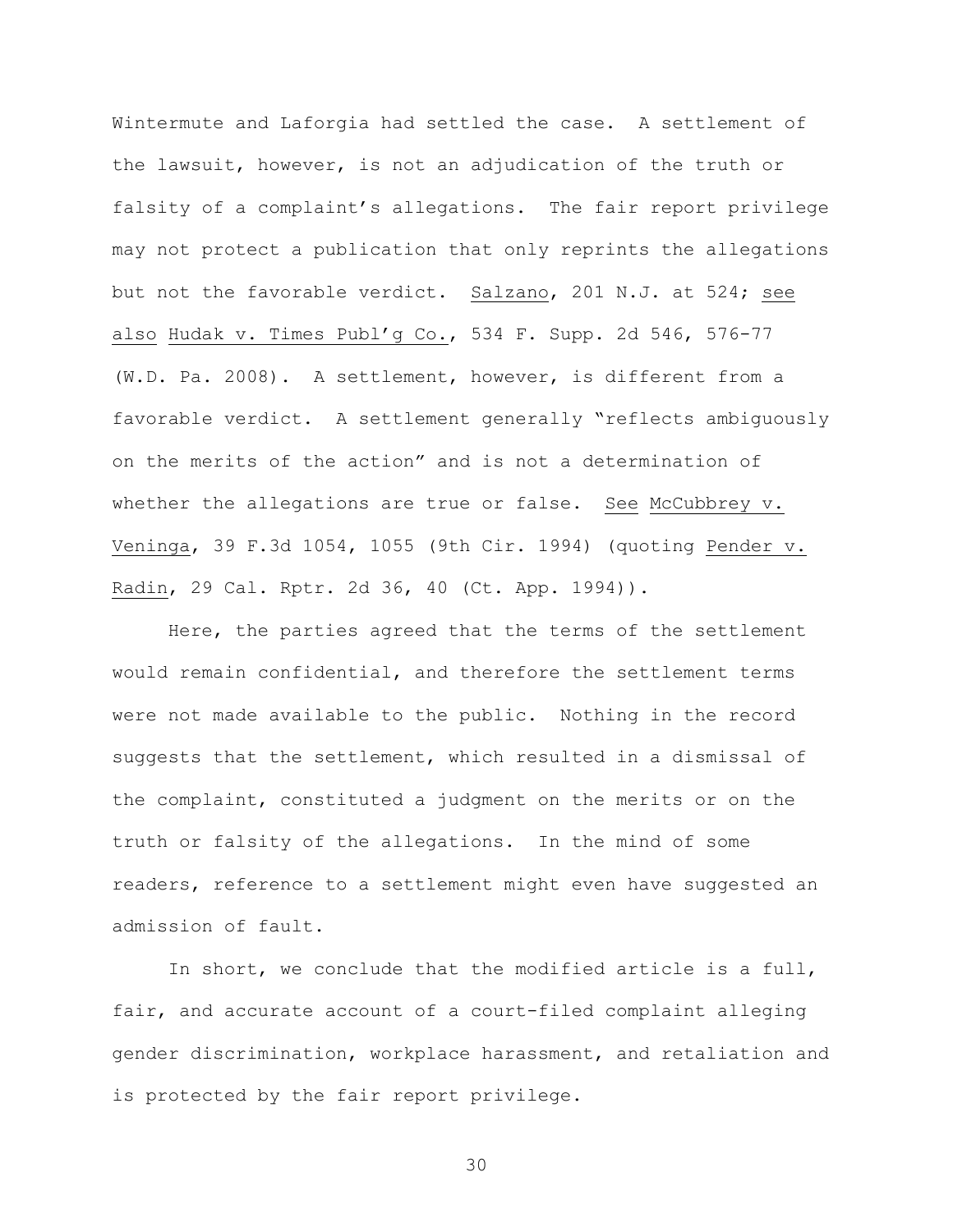In conclusion, the Appellate Division improperly entered summary judgment, dismissing Wintermute's lawsuit based on the single publication rule. Genuine factual issues were in dispute concerning whether the modified article constituted a republication, restarting the statute of limitations.

We also find that the trial court properly dismissed Wintermute's lawsuit based on the fair report privilege. The modified article gave a full, fair, and accurate account of a court-filed civil complaint.

The judgment of the Appellate Division dismissing Wintermute's defamation action is affirmed as modified.

JUSTICES LaVECCHIA, PATTERSON, and FERNANDEZ-VINA join in JUSTICE ALBIN's opinion. JUSTICE SOLOMON filed a concurring opinion, in which CHIEF JUSTICE RABNER and JUSTICE TIMPONE join.

VIII.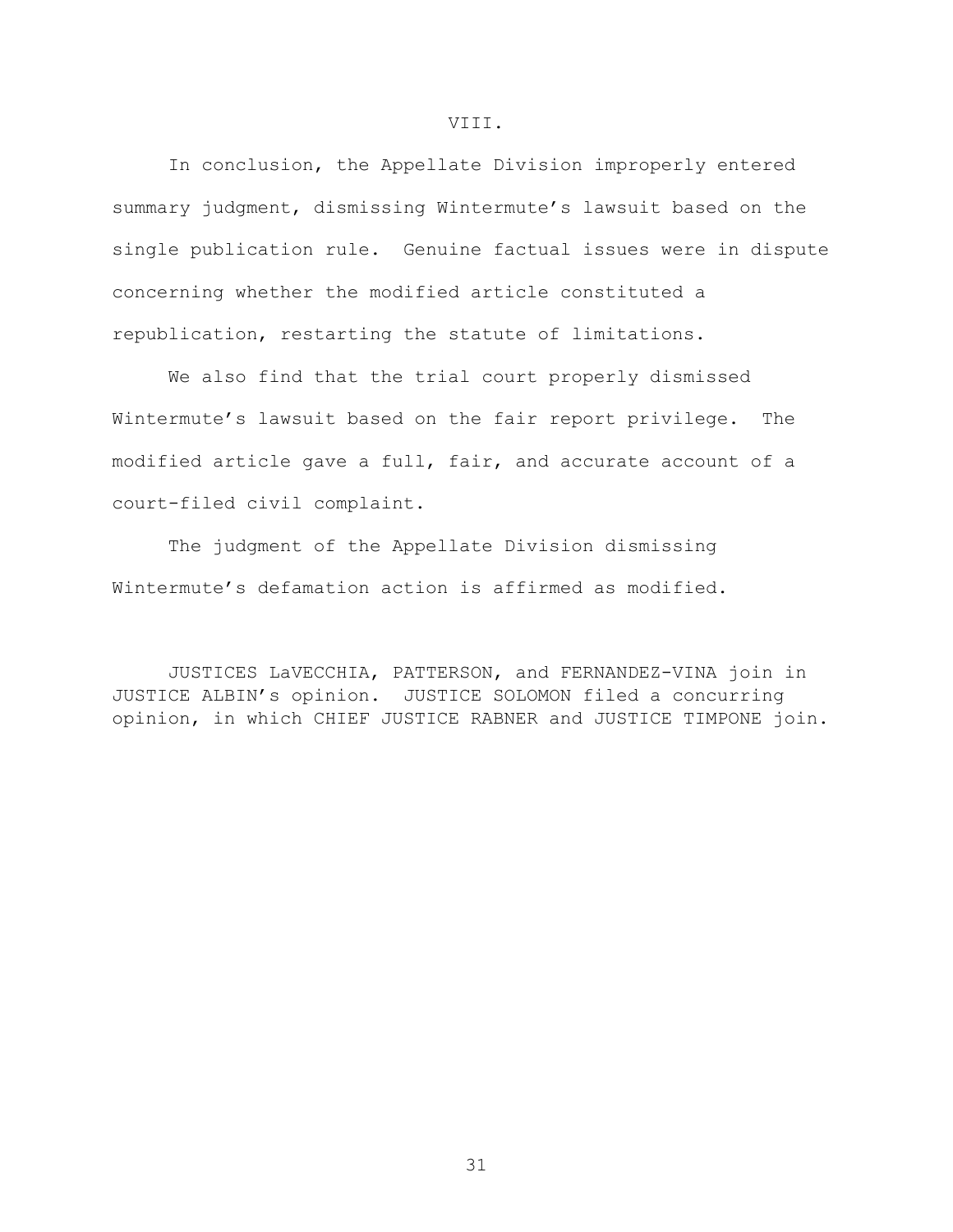SUPREME COURT OF NEW JERSEY A-39 September Term 2016 078597

PETRO-LUBRICANT TESTING LABORATORIES, INC., and JOHN WINTERMUTE,

Plaintiffs-Appellants,

v.

ASHER ADELMAN, d/b/a eBossWatch.com,

Defendant-Respondent.

JUSTICE SOLOMON, concurring.

I join with the majority's affirmance, but disagree with its reasoning. I agree that Churchill v. State, 378 N.J. Super. 471 (App. Div. 2005), applies to electronic forms of media. I also agree that the "article was entitled to the protection of the fair-report privilege." Ante at (slip op. at 4). I write separately to express my belief that the newest version of Adelman's blog post did not constitute a republication as a matter of law and that plaintiffs' claim is thus barred by the one-year statute of limitations for defamation claims. I would, therefore, affirm the judgment of the Appellate Division. See Petro-Lubricant Testing Labs. v. Adelman, 447 N.J. Super. 391 (App. Div. 2016).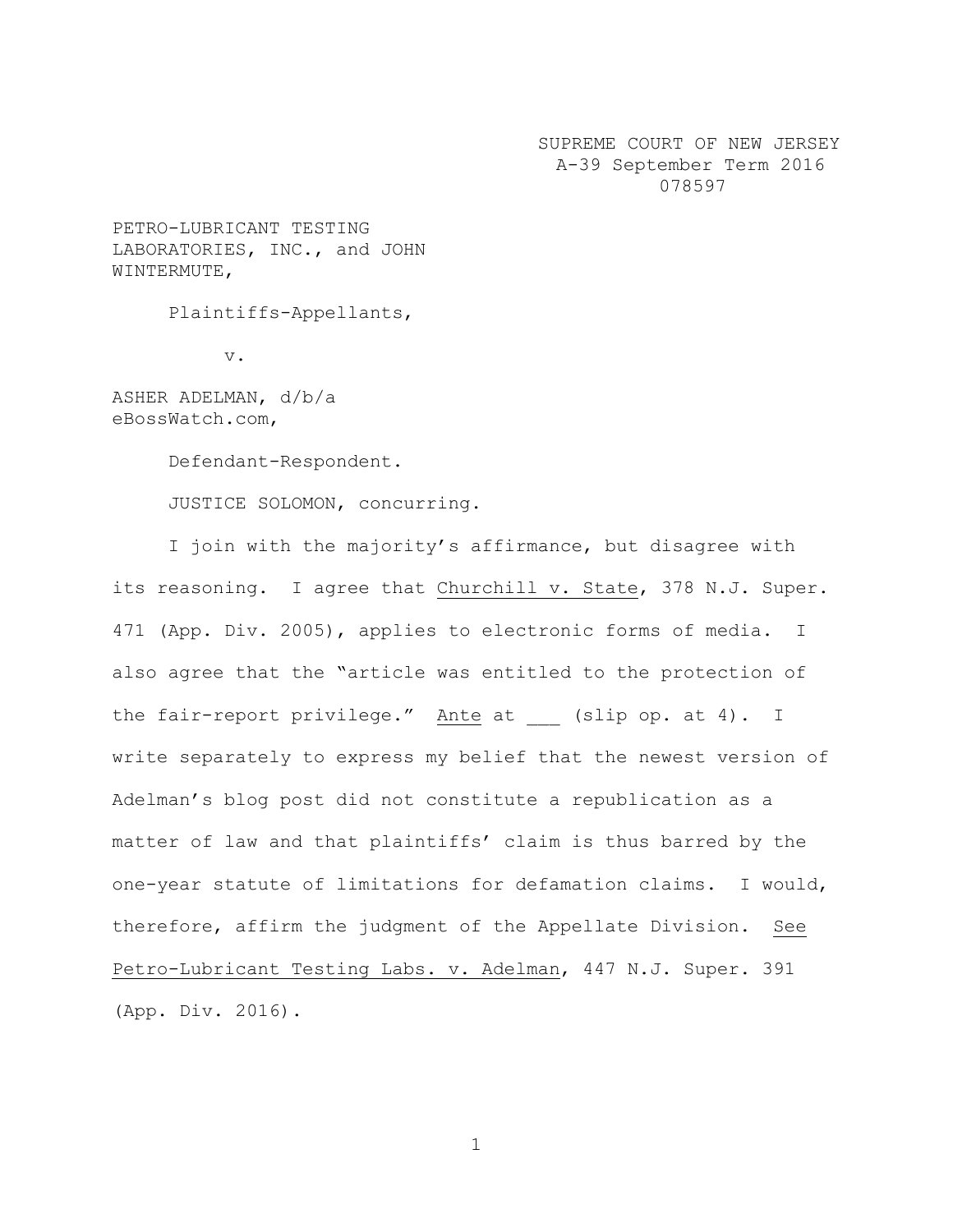As a starting point, I note that the majority has correctly defined what constitutes a republication.<sup>1</sup> Ante at  $\qquad$  (slip op. at 21). Changes do not amount to republication unless there is a substantive or material alteration in the subsequent publication. See Atkinson v. McLaughlin, 462 F. Supp. 2d 1038, 1055 (D.N.D. 2006). In the present case, the majority determined that changes further delineating the term "white supremacist" were material. I disagree.

In Atkinson, the court differentiated between immaterial modifications and modifications amounting to a republication. Id. at 1054. Changes are immaterial if they are "unrelated to the defamatory material," ibid. (citing Firth v. State, 775 N.E.2d 463, 466 (N.Y. 2002)), or are "mere[] technical" changes that modify the way in which information on the website is accessed, ibid. (citing Churchill, 378 N.J. Super. at 482-83). The majority acknowledges that a republication occurs "where substantive material is added to a website, and that material is related to defamatory material that is already posted." Davis v. Mitan (In re Davis), 347 B.R. 607, 612 (W.D. Ky. 2006)

 $\overline{\phantom{a}}$ 

I.

<sup>&</sup>lt;sup>1</sup> I posit that whether the author sought a new audience is a consideration, but is not determinative as to whether a republication occurred. Nevertheless, as the majority acknowledged, that issue is not before this Court. Ante at (slip op. at 21).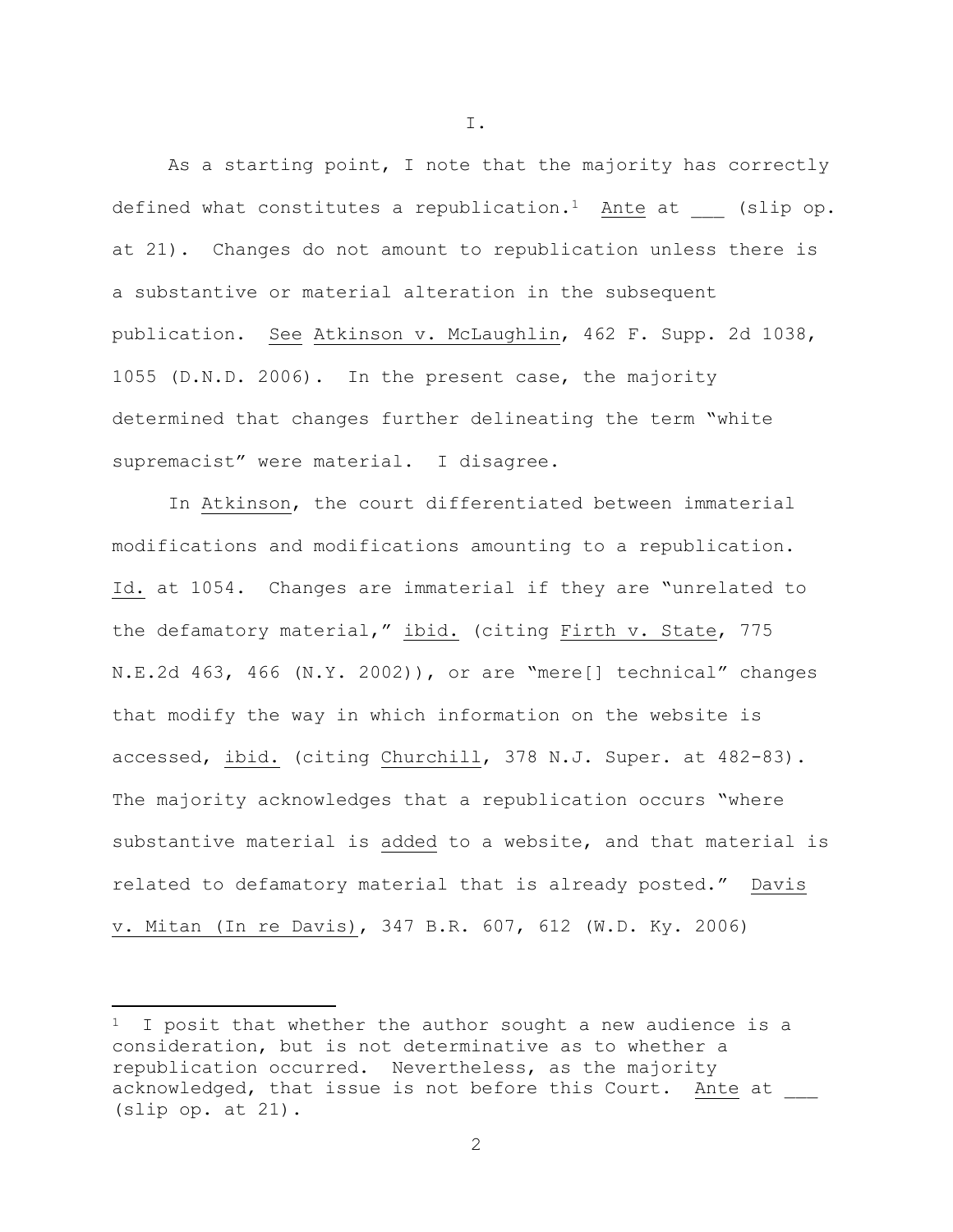(emphasis added) (determining that "new material" added to the defendant's website "contained substantive information related to [the plaintiff] and, by reference, to [his] family" and therefore constituted a republication); see also Larue v. Brown, 333 P.3d 767, 773 (Ariz. Ct. App. 2014) (finding republication where defendant responded to readers' comments directly below original article and the responses "added to and altered the substance of the original material by providing additional information in response to a reader's questions, and re-urging the truth of the original articles"). Nevertheless, the majority determined that the term "white supremacist materials" designates materials distinct from those that are "antireligion, anti-minority, anti-Jewish, anti-[C]atholic, antigay."

## II.

The majority's determination that "white supremacist materials" are distinct from materials that are "anti-religion, anti-minority, anti-Jewish, anti-[C]atholic, anti-gay" is contrary to common parlance. The modifications specifying the kinds of rants that plaintiffs' employees were subjected to do no more than further define "white supremacist" by setting forth its subsets. I do not agree with the majority that setting forth subsets of white supremacist views in Adelman's later blog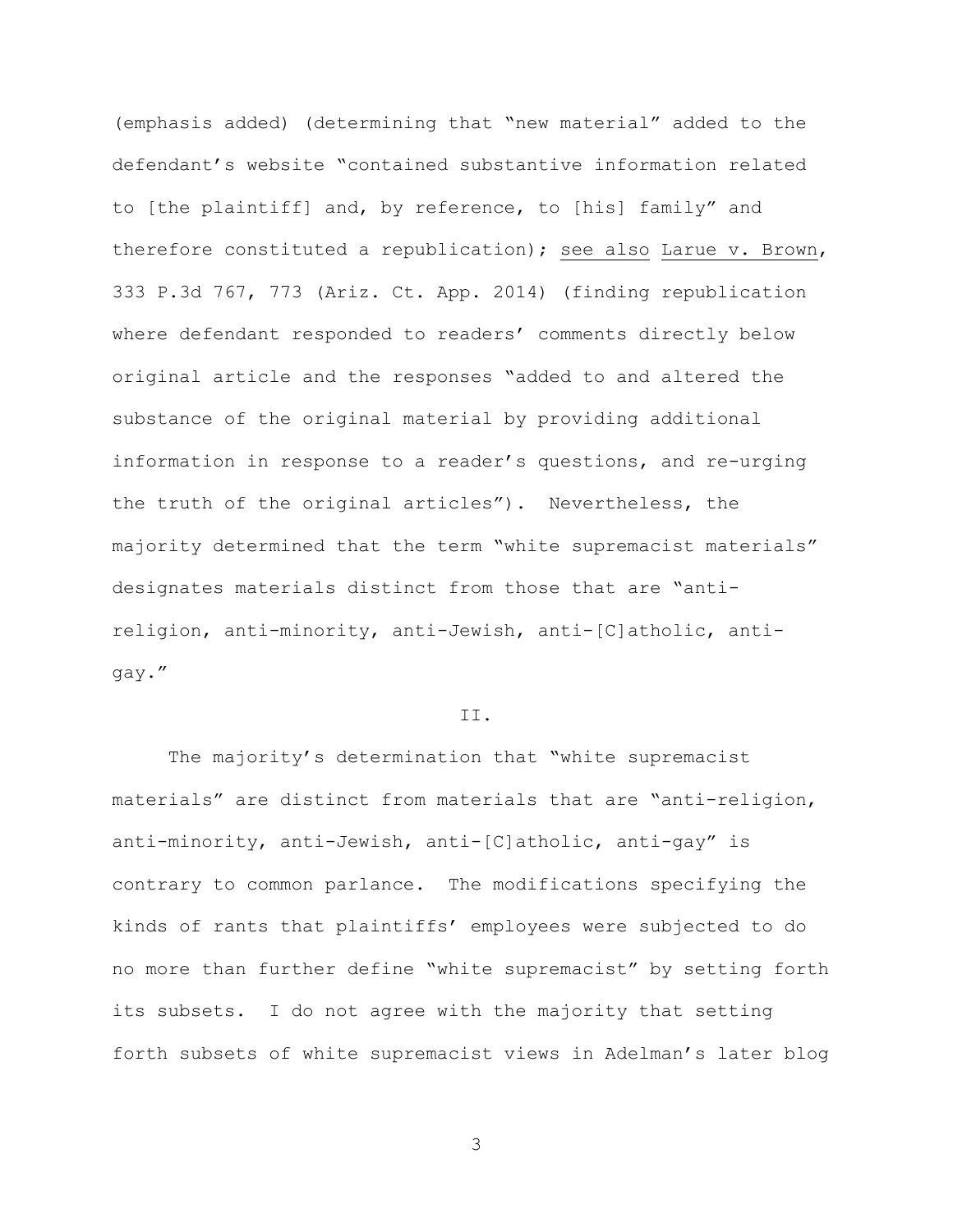post further defamed Wintermute. See ante at (slip op. at  $24 - 25$ ).

Merriam-Webster's Dictionary defines a "white supremacist" as "a person who believes that the white race is inherently superior to other races and that white people should have control over people of other races." White Supremacist, Merriam-Webster, https://www.merriam-webster.com/dictionary/ white%20supremacist (last visited Apr. 6, 2018). While this traditional definition has clear roots in our country's history, the ideological underpinnings of the white supremacist movement have "broadened." See Nat'l Consortium for the Study of Terrorism & Responses to Terrorism, Key Concepts to Understand Violent White Supremacy 1 (Apr. 2017). "[T]he [white supremacist] movement has broadened its focus to include other ethnic and religious groups, including Latinos, Asians, Middle Easterners, Muslims, and Sikhs. They have also targeted individuals of different sexual and gender identities, such as gay/lesbian and transgendered individuals." Ibid.; see also Capitol Square Review & Advisory Bd. v. Pinette, 515 U.S. 753, 770 (1995) (Thomas, J., concurring) ("In Klan ceremony, the cross is a symbol of white supremacy and a tool for the intimidation and harassment of racial minorities, Catholics, Jews, Communists, and any other groups hated by the Klan."); United States v. White, 698 F.3d 1005, 1009, 1010 (7th Cir.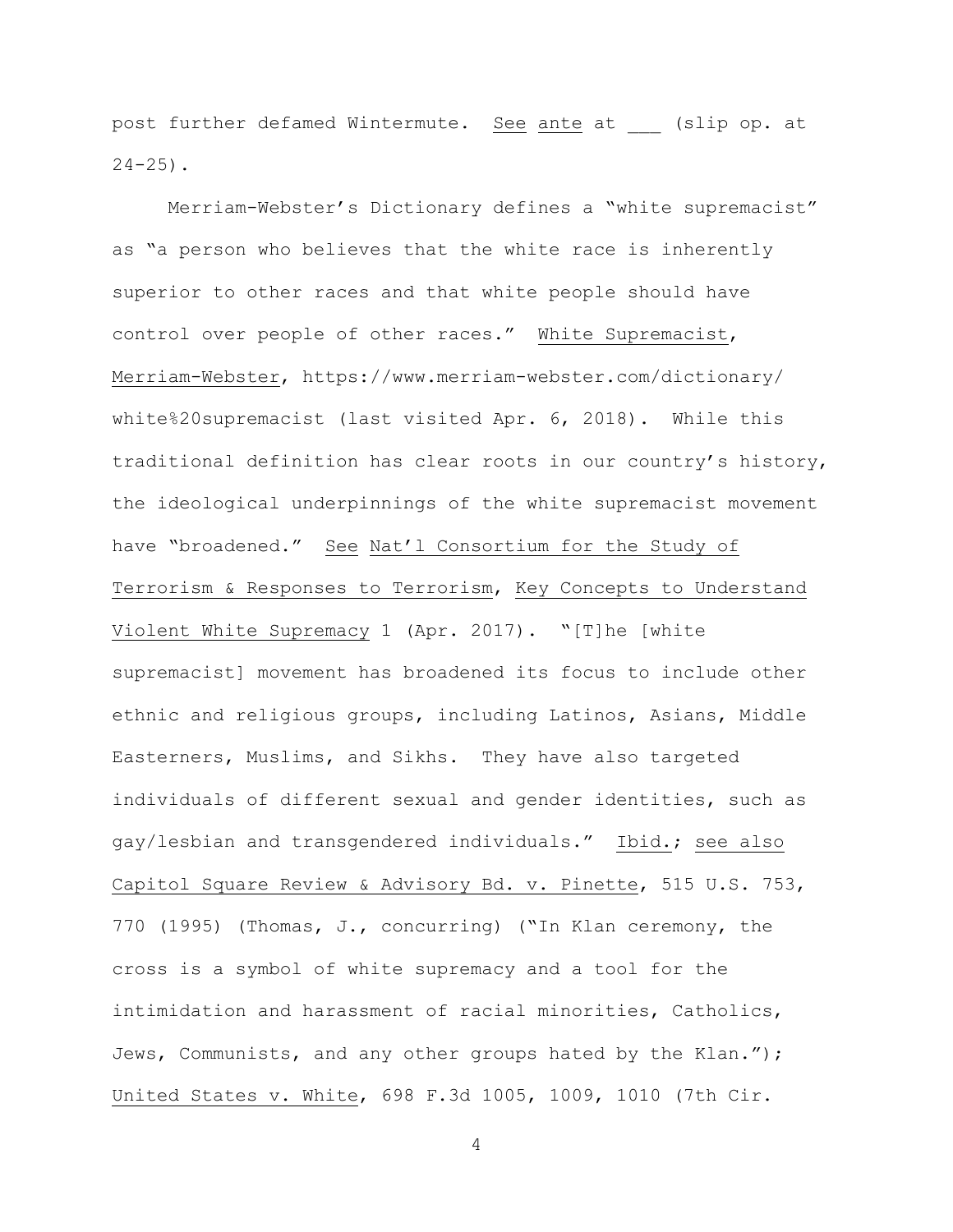2012) (discussing postings by a white supremacist defendant of the personal information of a jury foreperson who convicted a fellow white supremacist, including the following: "gay Jewish [Juror A], who has a gay black lover and ties to professional antiracist groups"). Although an individual may not subscribe to the same exact views about each group targeted by white supremacists, the person's identity and label as a white supremacist does not change. In short, the language in Adelman's modification contains a widely held, well-supported understanding of the term "white supremacy" -- "anti-religion, anti-minority, anti-Jewish, anti-[C]atholic, anti-gay."

## III.

The language relied upon by the majority to conclude that Adelman's modification is a republication is, in fact, an indistinguishable substitute. As such, I find no republication because the modifications, with which the majority takes issue, did not add additional information to the original post, see Davis, 347 B.R. at 612; Larue, 333 P.3d at 773, and did not substantively change its content as a matter of law, see Nester v. O'Donnell, 301 N.J. Super. 198, 210 (App. Div. 1997) ("Whether a term is clear or ambiguous is . . . a question of law." (ellipsis in original) (quoting Kaufman v. Provident Life & Cas. Ins. Co., 828 F. Supp. 275, 282 (D.N.J. 1992), aff'd, 993 F.2d 877 (3d Cir. 1993))).